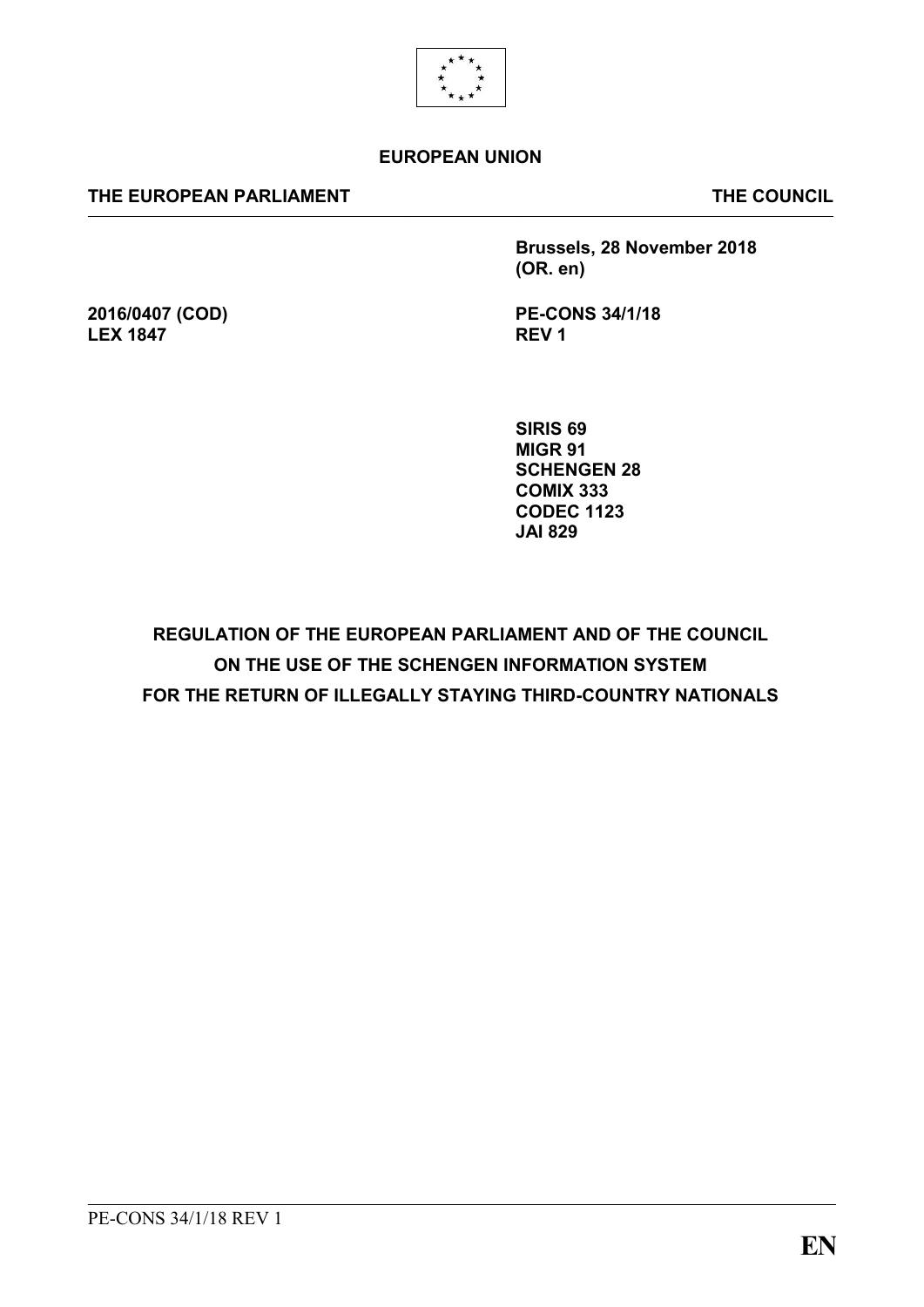# **REGULATION (EU) 2018/… OF THE EUROPEAN PARLIAMENT AND OF THE COUNCIL**

#### **of 28 November 2018**

# **on the use of the Schengen Information System for the return of illegally staying third-country nationals**

#### THE EUROPEAN PARLIAMENT AND THE COUNCIL OF THE EUROPEAN UNION,

Having regard to the Treaty on the Functioning of the European Union, and in particular Article 79(2)(c) thereof,

Having regard to the proposal from the European Commission,

After transmission of the draft legislative act to the national parliaments,

Acting in accordance with the ordinary legislative procedure**<sup>1</sup>** ,

 $\mathbf{1}$ **<sup>1</sup>** Position of the European Parliament of 24 October 2018 (not yet published in the Official Journal) and decision of the Council of 19 November 2018.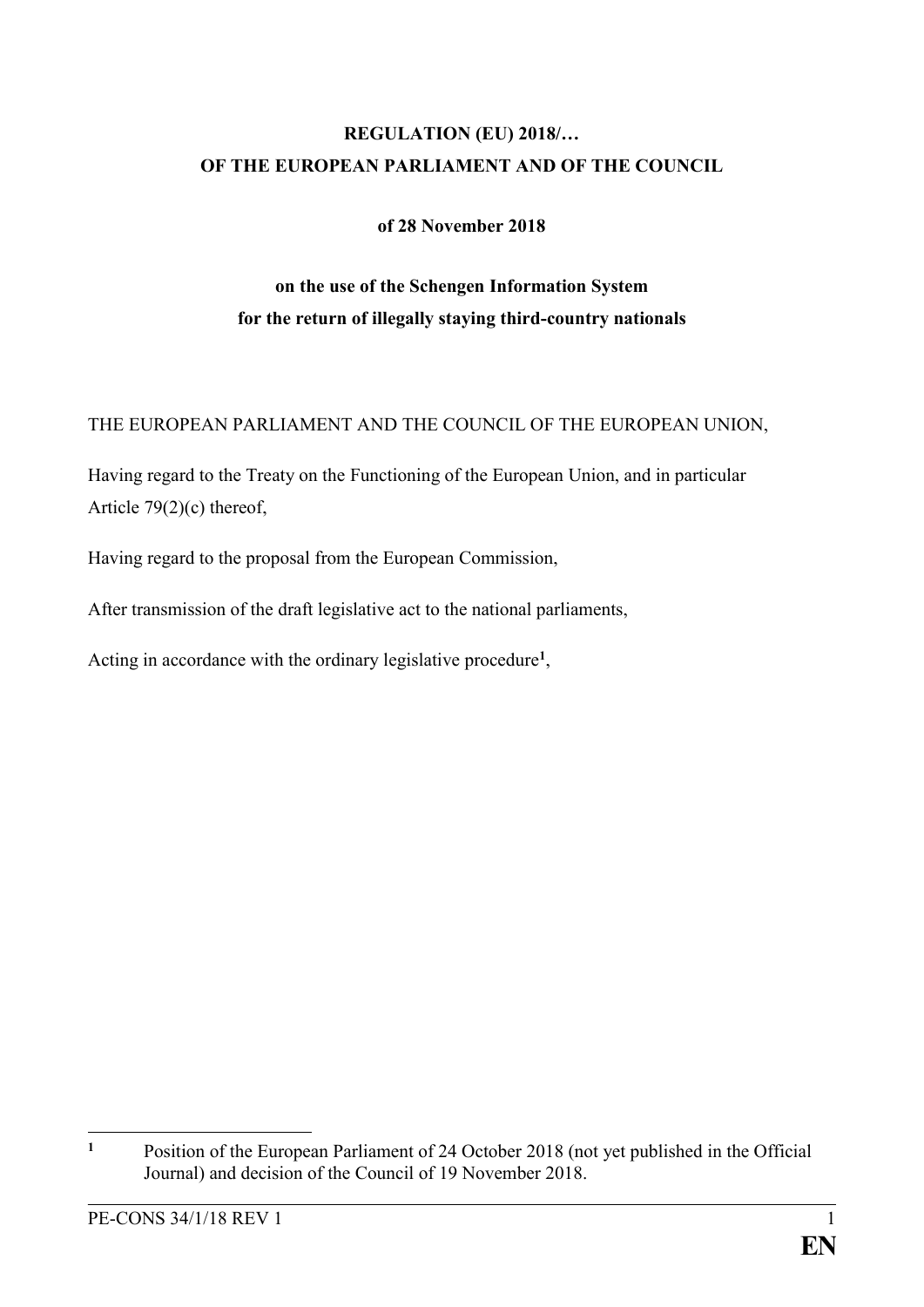#### Whereas:

- (1) The return of third-country nationals who do not fulfil or no longer fulfil the conditions for entry, stay or residence in the Member States, in full respect of fundamental rights and in particular the principle of non-refoulement, and in accordance with Directive 2008/115/EC of the European Parliament and of the Council**<sup>1</sup>** , is an essential part of the comprehensive efforts to tackle irregular migration and increase the rate of return of irregular migrants.
- (2) It is necessary to increase the effectiveness of the Union system to return illegally staying third-country nationals. This is essential for maintaining public trust in the Union migration and asylum policy and providing support to persons in need of international protection.

 $\mathbf{1}$ **<sup>1</sup>** Directive 2008/115/EC of the European Parliament and of the Council of 16 December 2008 on common standards and procedures in Member States for returning illegally staying third-country nationals (OJ L 348, 24.12.2008, p. 98).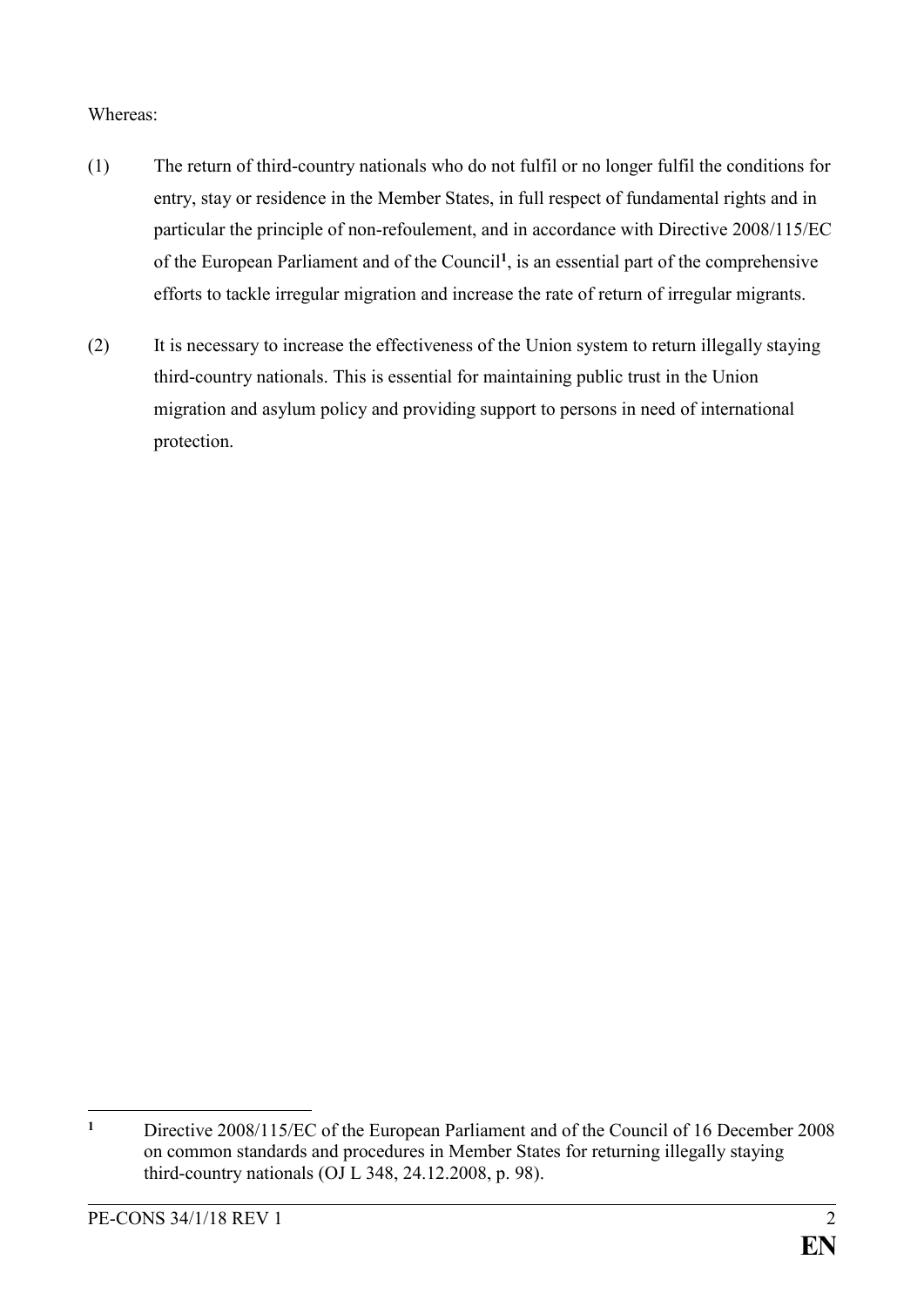- (3) Member States should take all necessary measures to return illegally staying third-country nationals in an effective and proportionate manner, in accordance with the provisions of Directive 2008/115/EC.
- (4) Regulation (EU)  $2018/\ldots^{1+}$  and Regulation (EU)  $2018/\ldots^{2+}$  of the European Parliament and of the Council lay down the conditions for the establishment, operation and use of the Schengen Information System (SIS).

<sup>&</sup>lt;u>.</u> **<sup>1</sup>** Regulation (EU) 2018/… of the European Parliament and of the Council of … on the establishment, operation and use of the Schengen Information System (SIS) in the field of border checks, and amending the Convention implementing the Schengen Agreement, and amending and repealing Regulation (EC) No 1987/2006 (OJ L …).

OJ: Please insert the number in the text and complete the publication reference in the footnote of Regulation contained in PE-CONS 35/18.

**<sup>2</sup>** Regulation (EU) 2018/… of the European Parliament and of the Council of … on the establishment, operation and use of the Schengen Information System (SIS) in the field of police cooperation and judicial cooperation in criminal matters, amending and repealing Council Decision 2007/533/JHA, and repealing Regulation (EC) No 1986/2006 of the European Parliament and of the Council and Commission Decision 2010/261/EU (OJ L …).

OJ: Please insert the number of the Regulation in the text and complete the publication reference in the footnote for Regulation PE-CONS 36/18.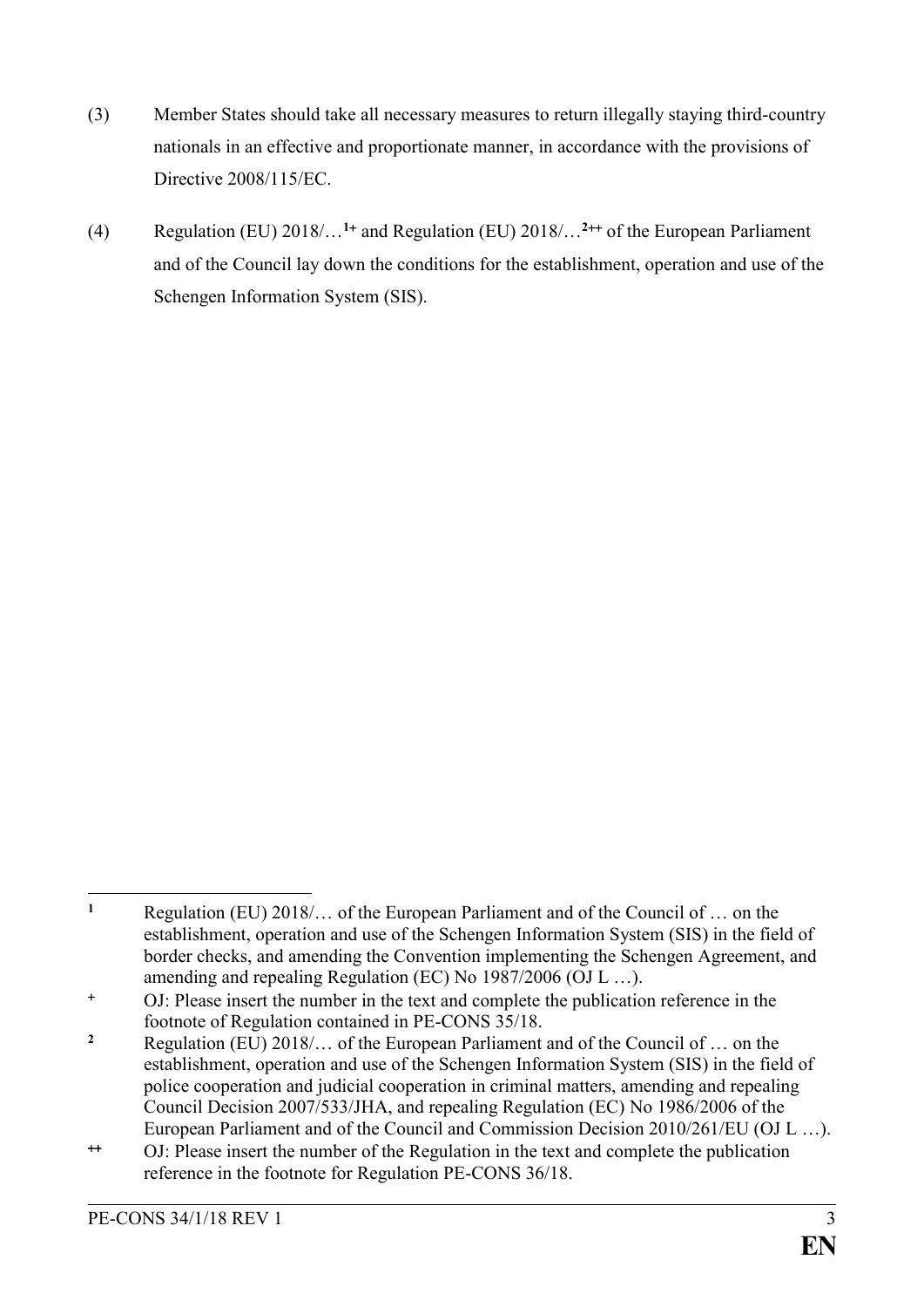- (5) A system should be established for sharing information between Member States that use SIS pursuant to Regulation (EU) 2018/...<sup>+</sup> concerning return decisions issued in respect of third-country nationals staying illegally on the territory of the Member States and for monitoring whether third-country nationals subject to those decisions have left the territory of the Member States.
- (6) This Regulation does not affect the rights and obligations of third-country nationals laid down in Directive 2008/115/EC. An alert entered into SIS for the purpose of return does not, in itself, constitute a determination of the status of the third-country national on the territory of Member States, especially in Member States other than the Member State which entered the alert into SIS
- (7) Alerts on return entered into SIS and the exchange of supplementary information concerning those alerts should support competent authorities to take the necessary measures to enforce return decisions. SIS should contribute to the identification of and the information sharing between Member States on third-country nationals who are subject to such a return decision, who have absconded and are apprehended in another Member State. Those measures should help prevent and deter irregular migration and secondary movements and enhance cooperation between Member States' authorities.

OJ: Please insert the number for Regulation contained in PE 35/18.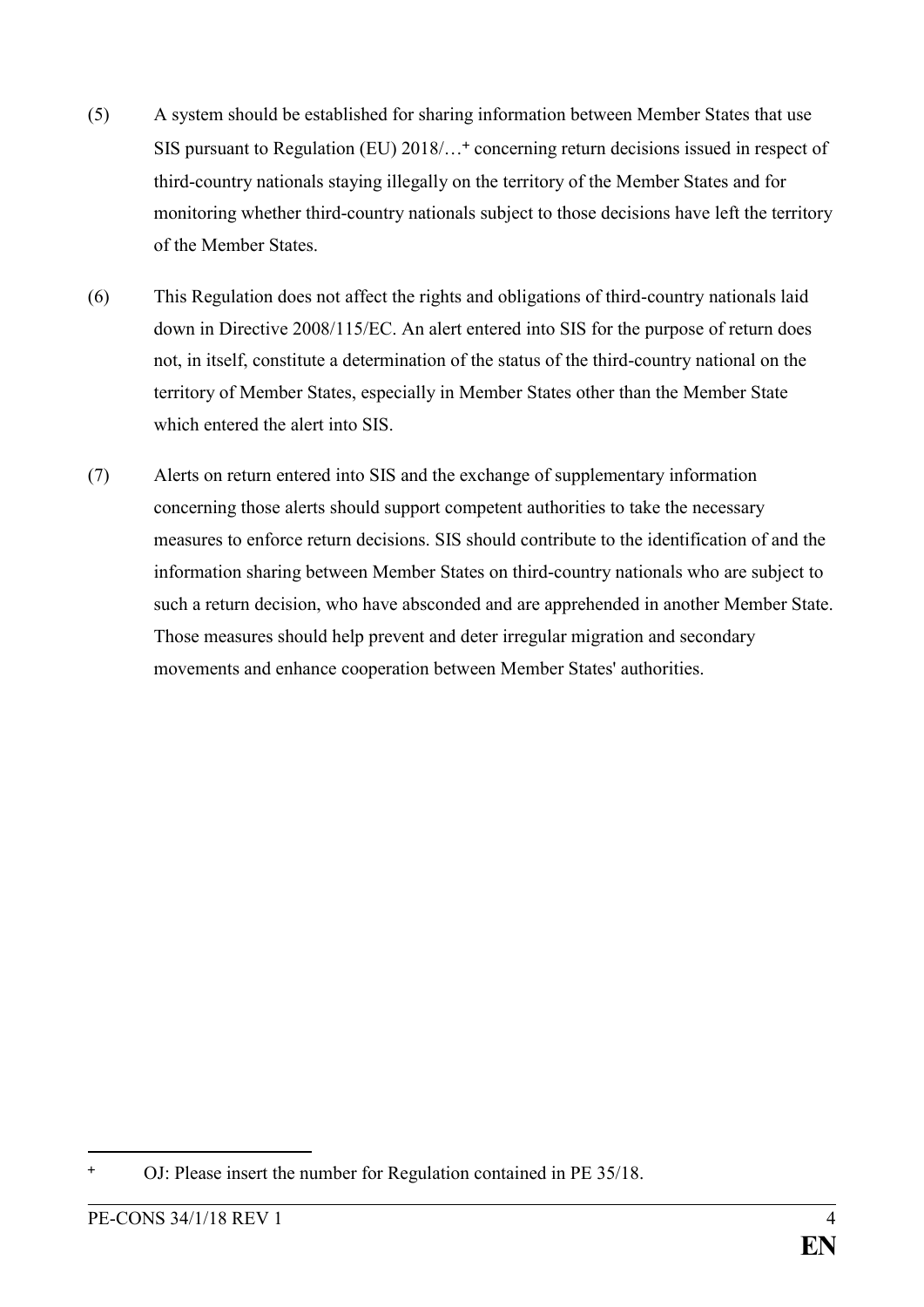(8) To ensure the effectiveness of return and increase the added value of alerts on return, Member States should enter alerts into SIS in relation to return decisions they issue in respect of illegally staying third-country nationals in accordance with provisions respecting Directive 2008/115/EC. For this purpose, Member States should also enter an alert into SIS when decisions imposing or stating an obligation to return are issued in the situations described in Article 2(2) of that Directive, namely to third-country nationals who are subject to a refusal of entry in accordance with Regulation (EU) 2016/399 of the European Parliament and of the Council<sup>1</sup>, or who are apprehended or intercepted by the competent authorities in connection with the irregular crossing by land, sea or air of the external border of a Member State and who have not subsequently obtained an authorisation or a right to stay in that Member State, and to third-country nationals who are subject to return as a criminal law sanction or as a consequence of a criminal law sanction, according to national law, or who are the subject of extradition procedures. In certain circumstances, Member States may refrain from entering alerts on return into SIS where the risk of the return decision not being complied with is low, namely during any period of detention or when the return decision is issued at the external border and is executed immediately, in order to reduce their administrative burden.

**<sup>1</sup>** Regulation (EU) 2016/399 of the European Parliament and of the Council of 9 March 2016 on a Union Code on the rules governing the movement of persons across borders (Schengen Borders Code) (OJ L 77, 23.3.2016, p. 1).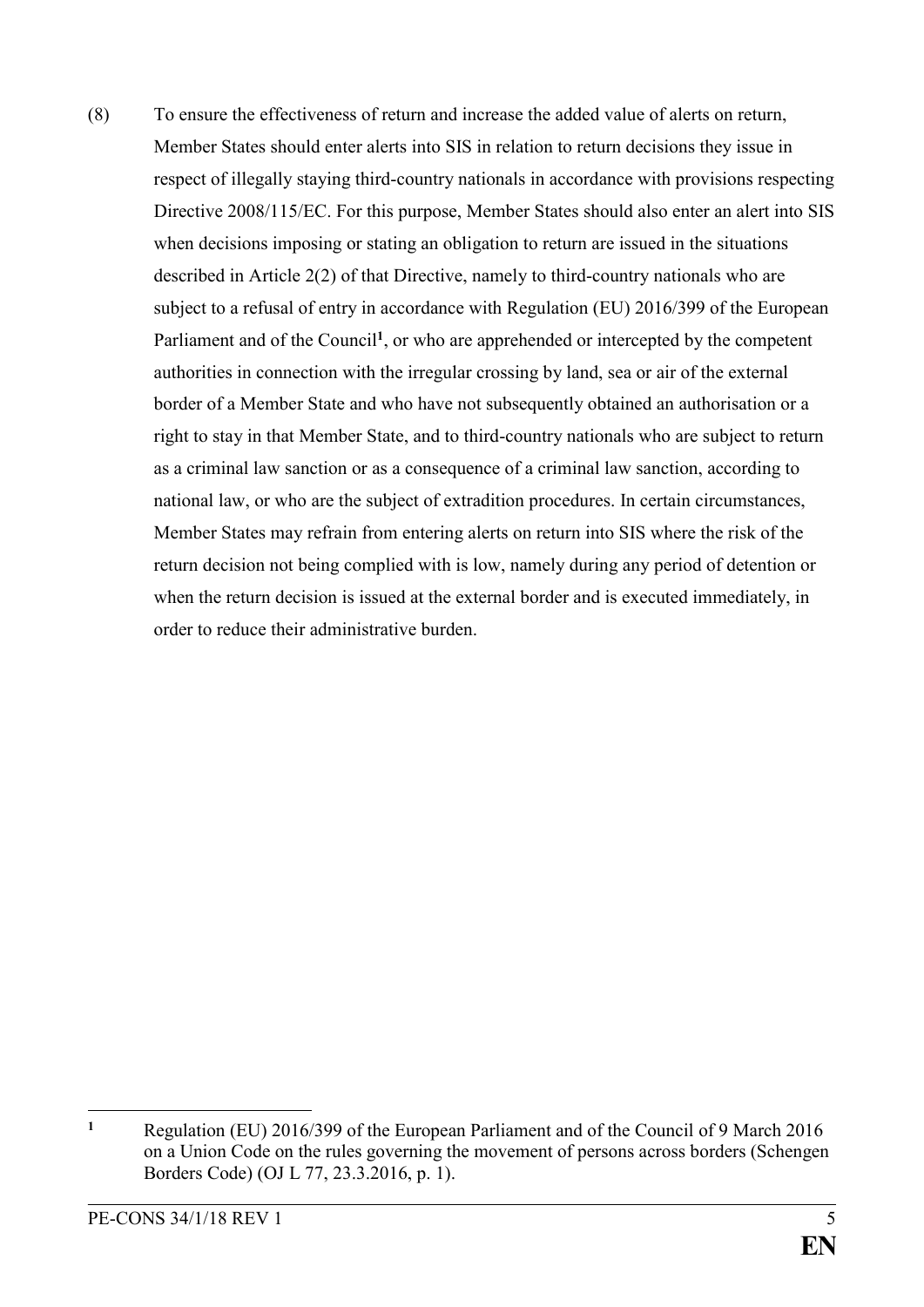- (9) This Regulation should set out common rules for entering alerts on return into SIS. Alerts on return should be entered into SIS as soon as the underlying return decisions are issued. The alert should indicate whether a period for voluntary departure has been granted to the third-country national concerned, including whether such period has been extended and whether the decision has been suspended or removal has been postponed.
- (10) It is necessary to determine the categories of data to be entered into SIS in respect of a third-country national who is the subject of a return decision. Alerts on return should contain only those data that are necessary to identify the data subjects, to allow the competent authorities to take informed decisions without losing time and to ensure, where necessary, the protection of those authorities from persons who are, for example, armed, violent, have escaped or are involved in an activity as referred to in Articles 3 to 14 of Directive (EU) 2017/541 of the European Parliament and of the Council**<sup>1</sup>** . Furthermore, in order to facilitate identification and detect multiple identities, the alert should include also a reference to the identification document of the person concerned and a copy of that document, where available.

**<sup>1</sup>** Directive (EU) 2017/541 of the European Parliament and of the Council of 15 March 2017 on combating terrorism and replacing Council Framework Decision 2002/475/JHA and amending Council Decision 2005/671/JHA (OJ L 88, 31.3.2017, p. 6).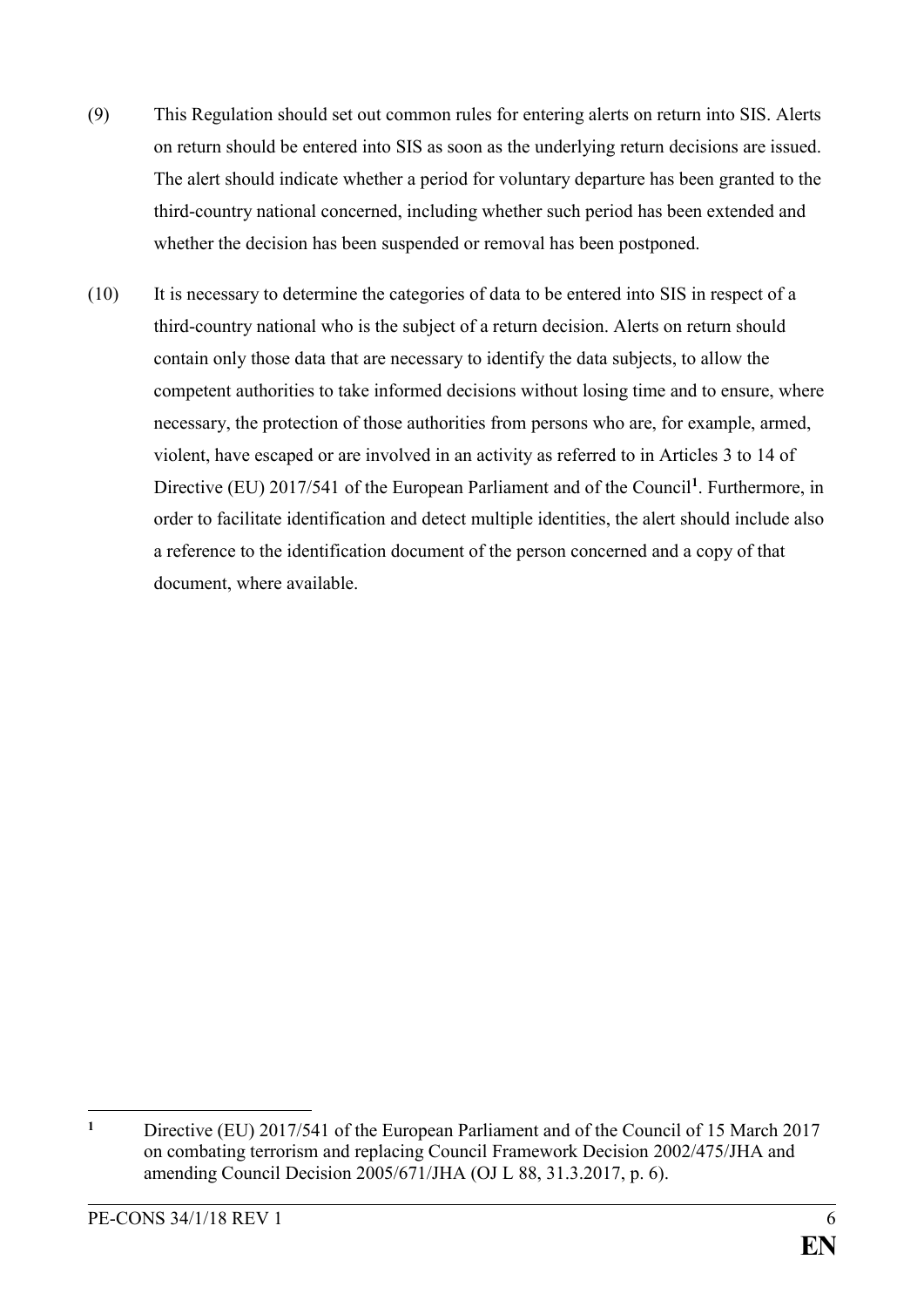- (11) Given the reliability of identifying persons using fingerprints and photographs or facial images, they should always be inserted in alerts on return. As they may not be available, for example, when a return decision is taken in absentia, it should exceptionally be possible to derogate from this requirement in such cases.
- (12) The exchange of supplementary information provided by the national competent authorities on third-country nationals subject to alerts on return, should always be carried out through the network of national offices called SIRENE Bureaux serving as point of contact and in accordance with Articles 7 and 8 of Regulation (EU) 2018/...<sup>+</sup>.
- (13) Procedures should be established to enable Member States to verify that the obligation to return has been complied with and to confirm the departure of the third-country national concerned to the Member State that entered the alert on return into SIS. This information should contribute to more comprehensive monitoring of the compliance with return decisions.

OJ: Please insert the number of Regulation contained in PE-CONS 35/18.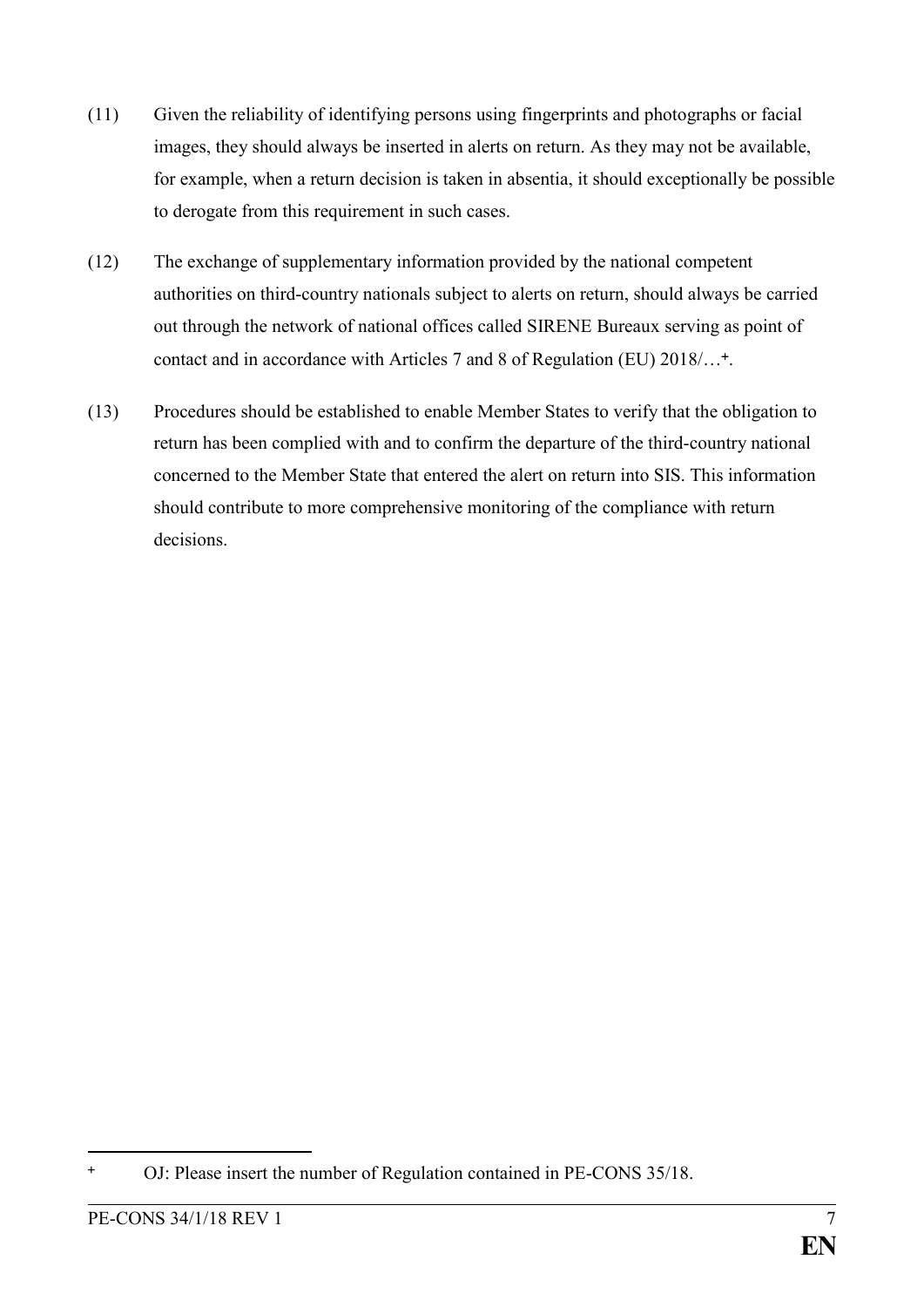- (14) Alerts on return should be deleted as soon as the Member State or competent authority that issued the return decision receives confirmation that the return has taken place or where the competent authority has sufficient and convincing information that the third-country national has left the territory of the Member States. Where a return decision is accompanied by an entry ban, an alert for refusal of entry and stay should be entered into SIS in accordance with Regulation (EU) 2018/… . In such cases Member States should take all necessary measures to ensure that no time-gap exists between the moment in which the third-country national leaves the Schengen area and the activation of the alert for refusal of entry and stay in SIS. If the data contained in SIS show that the return decision is accompanied by an entry ban, the enforcement of the entry ban should be ensured.
- (15) SIS should contain a mechanism for notifying the Member States of the non-compliance of third-country nationals with an obligation to return within a given period of voluntary departure. The mechanism should support the Member States in fulfilling their obligations to enforce return decisions and their obligations to issue an entry ban in accordance with Directive 2008/115/EC with regard to third-country nationals who have not complied with an obligation to return.

OJ: Please insert the number of Regulation contained in PE-CONS 35/18.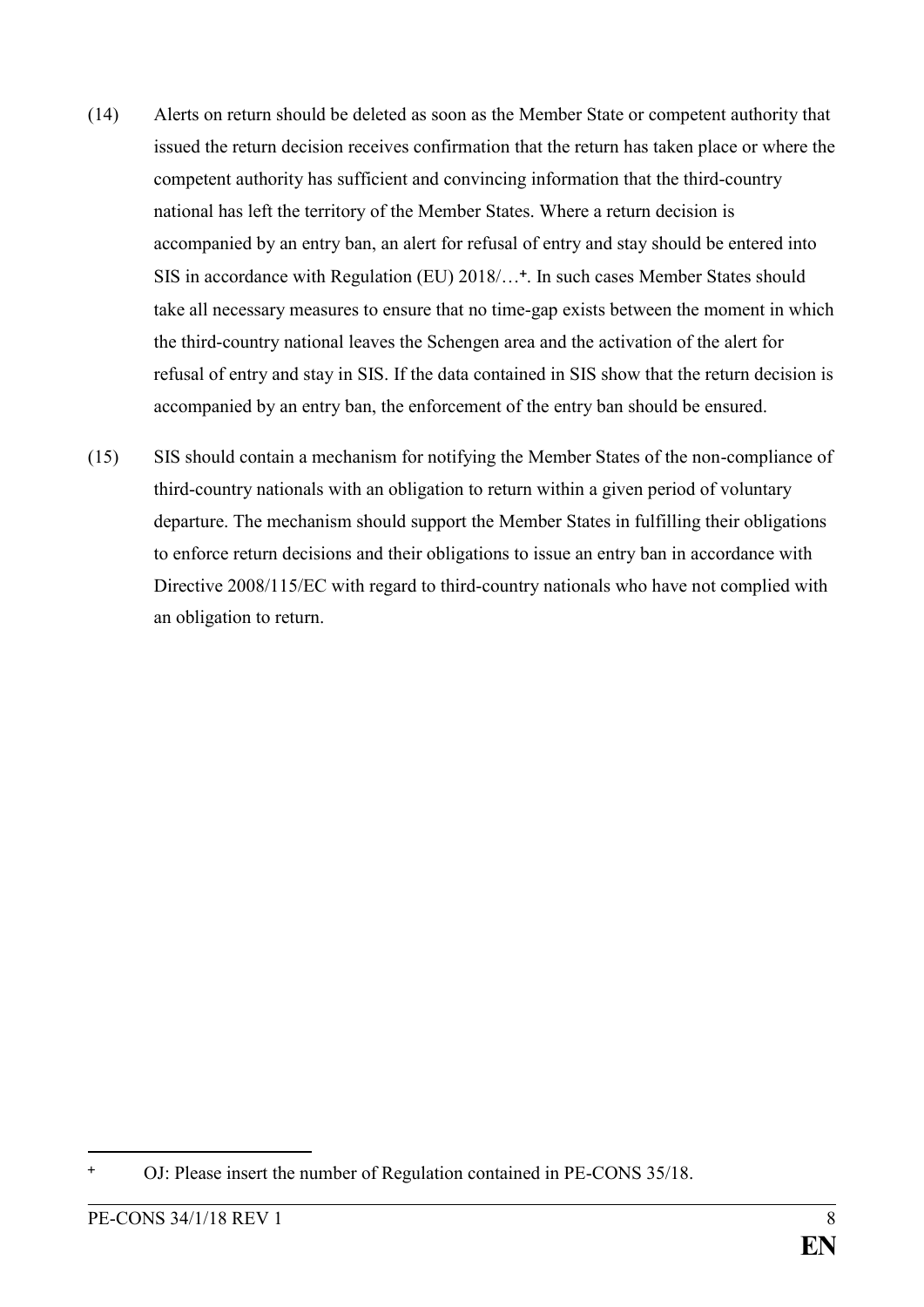- (16) This Regulation should establish mandatory rules for consultation between Member States to avoid or reconcile conflicting instructions. Consultations should be carried out where third-country nationals who hold, or are being granted, a valid residence permit or a long-stay visa by a Member State are subject to an alert on return issued by another Member State, in particular if the return decision is accompanied by an entry ban, or where conflicting situations may arise at entry in the territories of the Member States.
- (17) Alerts should be kept in SIS only for the time required to fulfil the purposes for which they were entered. The relevant provisions of Regulation (EU) 2018/...<sup>+</sup> on review periods should apply. Alerts on return should be automatically deleted as soon as they expire, in accordance with the review procedure referred to in that Regulation.

<sup>&</sup>lt;u>.</u> OJ: Please insert the number of Regulation contained in PE-CONS 35/18.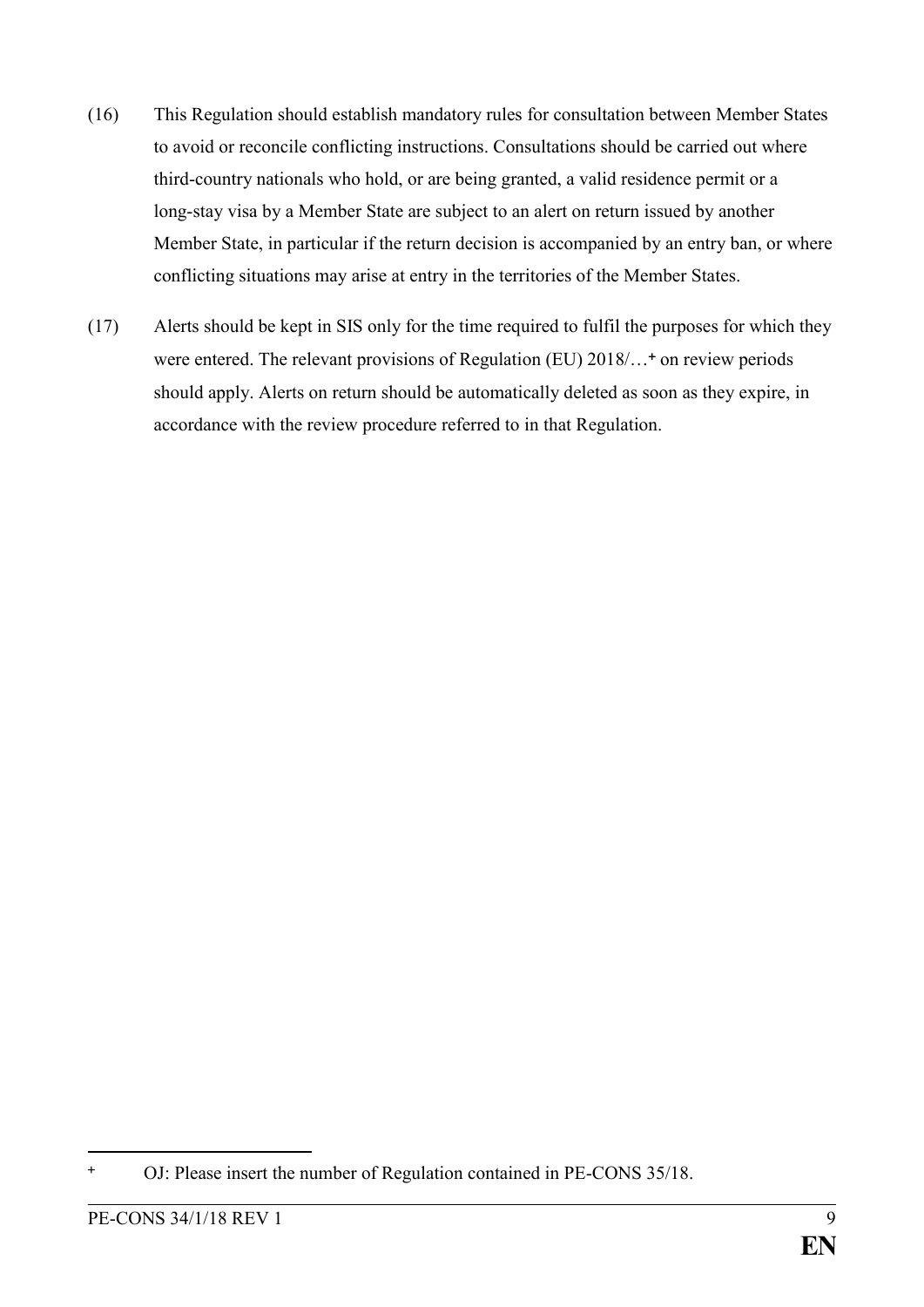(18) Personal data obtained by a Member State pursuant to this Regulation should not be transferred or made available to any third country. As a derogation to that rule, it should be possible to transfer such personal data to a third country where the transfer is subject to strict conditions and is necessary in individual cases in order to assist with the identification of a third-country national for the purposes of his or her return. The transfer of any personal data to third countries should be carried out in accordance with Regulation (EU) 2016/679 of the European Parliament and of the Council**<sup>1</sup>** and be conducted with the agreement of the issuing Member State. It should be noted however, that third countries of return are often not subject to adequacy decisions adopted by the Commission under Article 45 of Regulation (EU) 2016/679. Furthermore, the extensive efforts of the Union in cooperating with the main countries of origin of illegally-staying third-country nationals subject to an obligation to return has not been able to ensure the systematic fulfilment by such third countries of the obligation established by international law to readmit their own nationals. Readmission agreements that have been concluded or are being negotiated by the Union or the Member States and which provide for appropriate safeguards for the transfer of data to third countries pursuant to Article 46 of Regulation (EU) 2016/679 cover a limited number of such third countries.

<sup>1</sup> **<sup>1</sup>** Regulation (EU) 2016/679 of the European Parliament and of the Council of 27 April 2016 on the protection of natural persons with regard to the processing of personal data and on the free movement of such data, and repealing Directive 95/46/EC (General Data Protection Regulation) (OJ L 119, 4.5.2016, p. 1).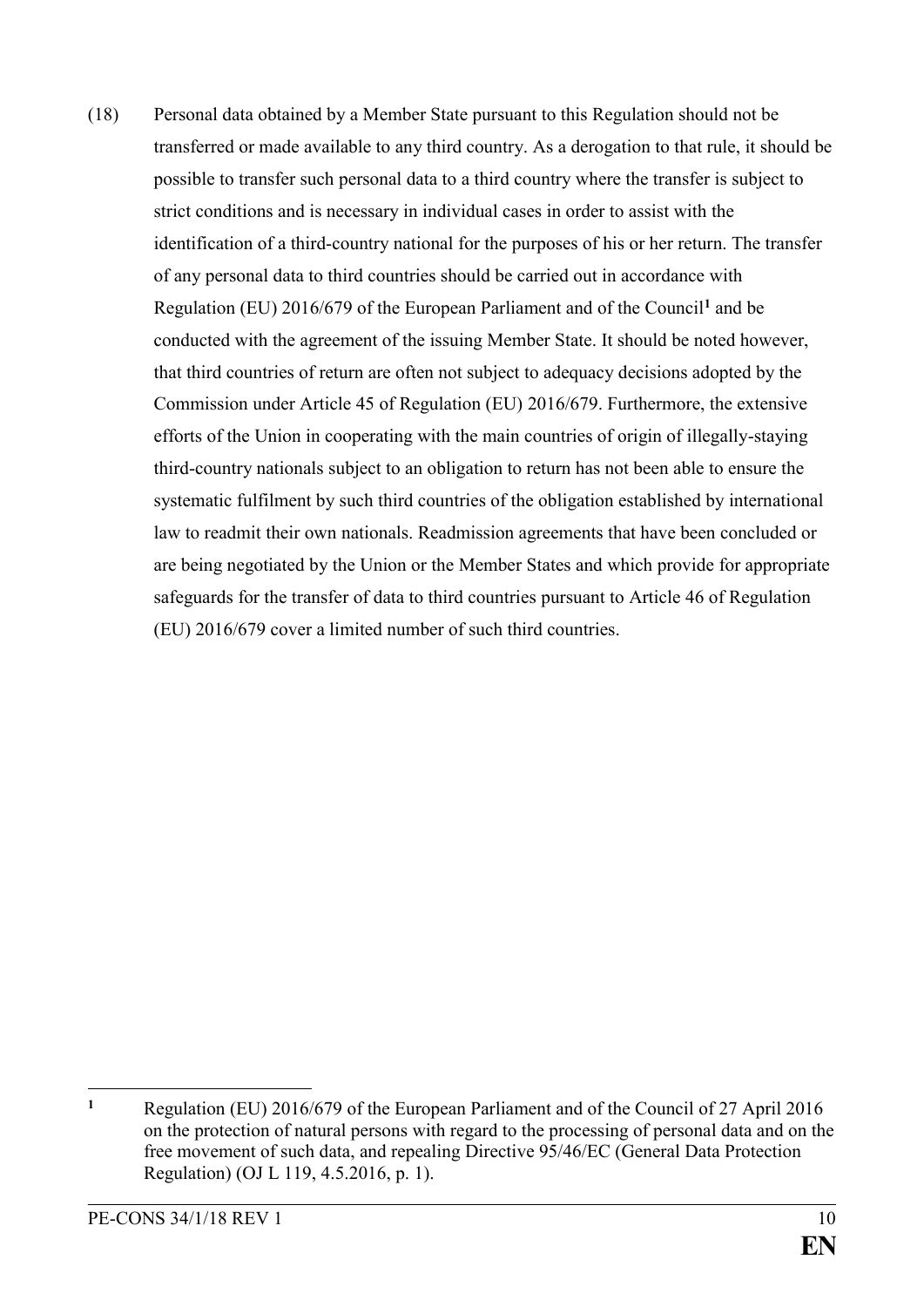Conclusion of any new agreement remains uncertain. In those circumstances, and as an exception to the requirement for an adequacy decision or appropriate safeguards, transfer of personal data to third-country authorities pursuant to this Regulation should be allowed for the purposes of implementing the return policy of the Union. It should be possible to use the derogation provided for in Article 49 of Regulation (EU) 2016/679, subject to the conditions set out in that Article. Under Article 57 of that Regulation, implementation of that Regulation, including with regard to transfers of personal data to third countries pursuant to this Regulation, should be subject to monitoring by independent supervisory authorities.

(19) National authorities responsible for return might differ significantly among Member States, and such authorities might also vary within a Member State depending on the reasons for illegal stay. Judicial authorities might also issue return decisions, for instance as result of appeals against a refusal to grant an authorisation or right to stay or as a criminal sanction. All national authorities in charge of issuing and enforcing return decisions in accordance with Directive 2008/115/EC should be entitled to access SIS in order to enter, update, delete and search alerts on return.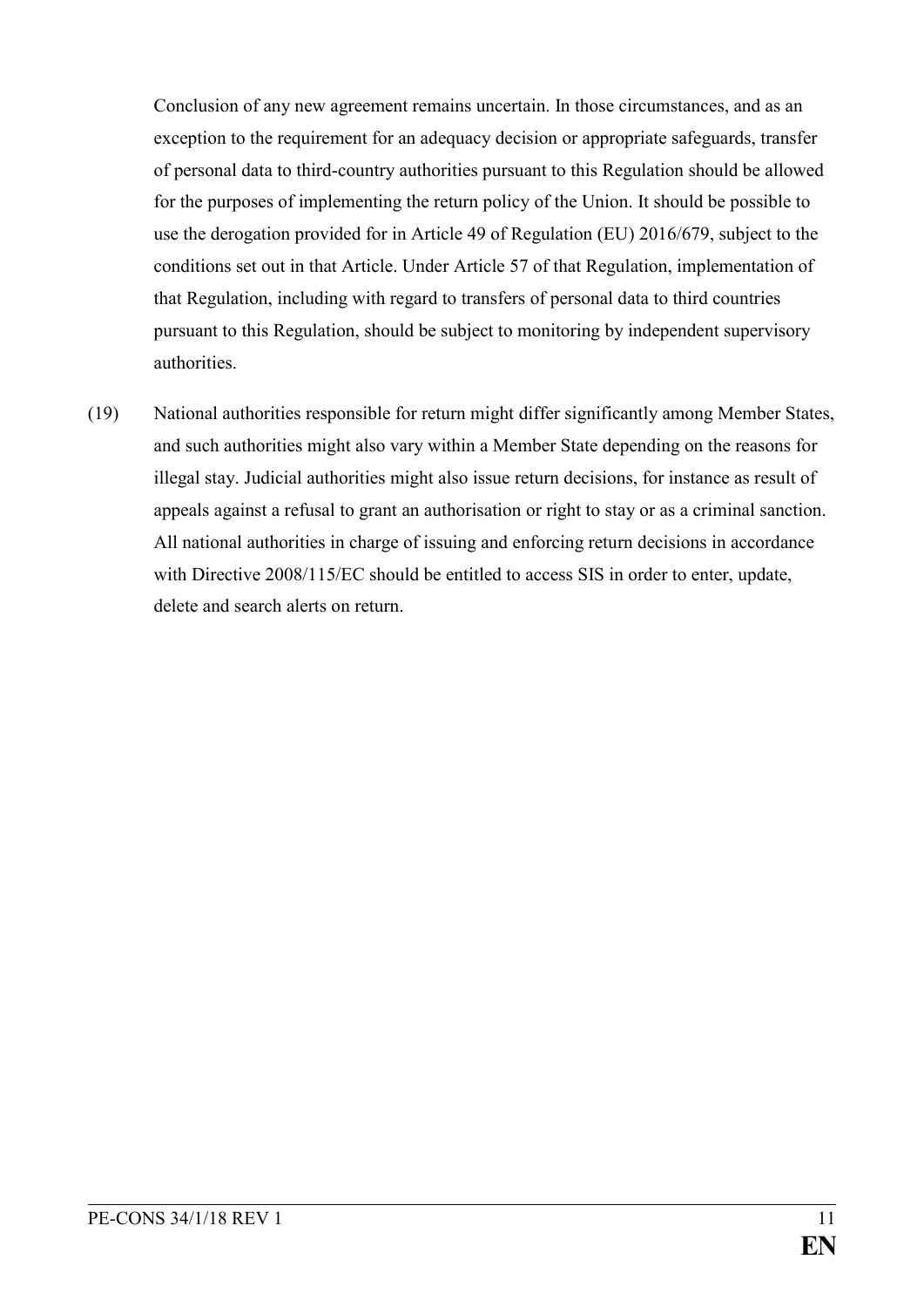- (20) Access to alerts on return should be granted to the national competent authorities referred to in Regulation (EU) 2018/...<sup>+</sup> for the purpose of identification and return of third-country nationals.
- (21) Regulation (EU) 2016/794 of the European Parliament and of the Council**<sup>1</sup>** provides that Europol is to support and strengthen actions carried out by the national competent authorities and their cooperation in combating terrorism and serious crime and to provide analysis and threat assessments. In order to facilitate Europol in carrying out its tasks, in particular within the European Migrant Smuggling Centre, it is appropriate to allow Europol access to the category of alerts as provided for in this Regulation.

1

<sup>&</sup>lt;sup>+</sup> OJ: Please insert the number of Regulation contained in PE-CONS 35/18.

**<sup>1</sup>** Regulation (EU) 2016/794 of the European Parliament and of the Council of 11 May 2016 on the European Union Agency for Law Enforcement Cooperation (Europol) and replacing and repealing Council Decisions 2009/371/JHA, 2009/934/JHA, 2009/935/JHA, 2009/936/JHA and 2009/968/JHA (OJ L 135, 24.5.2016, p. 53).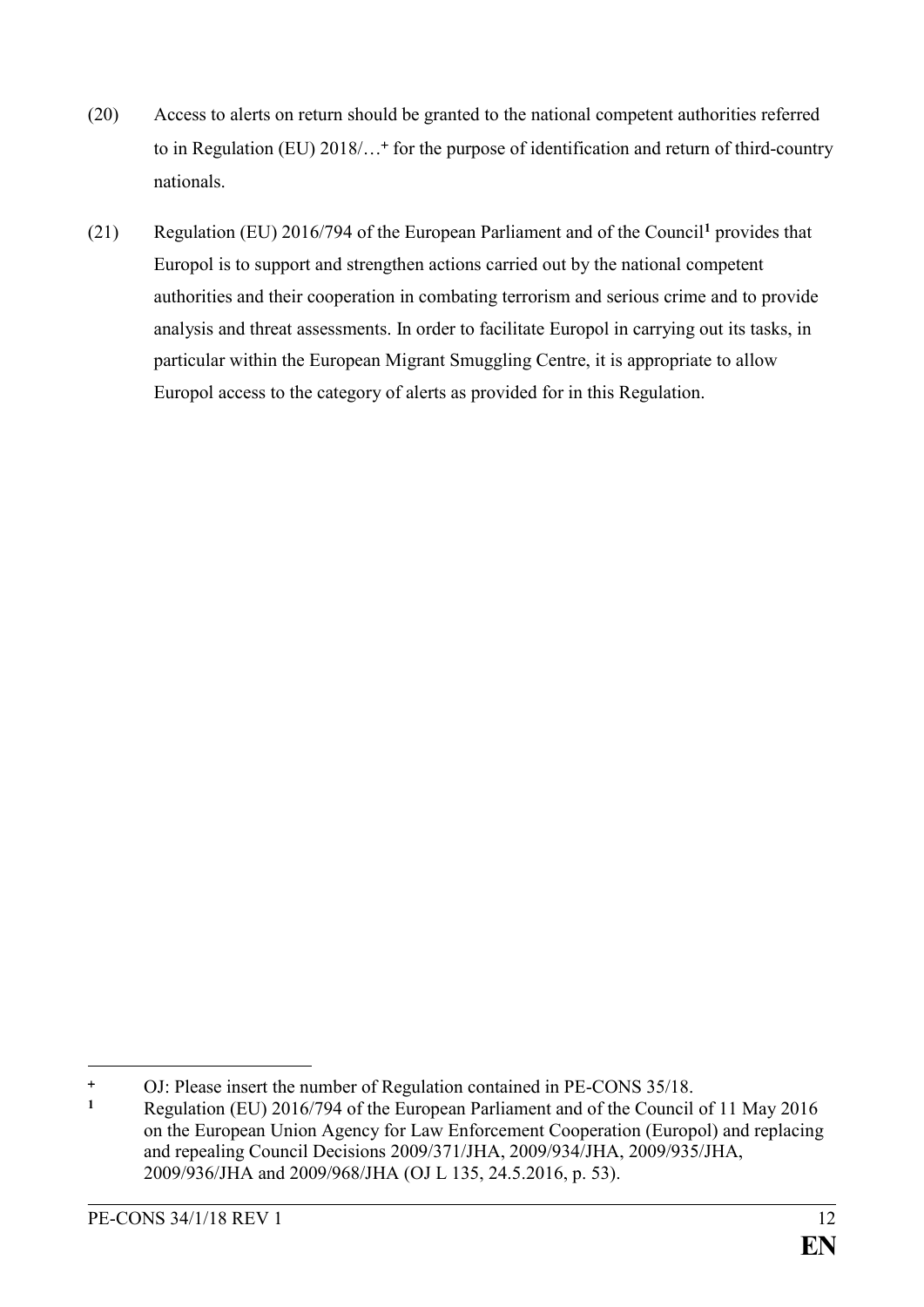(22) Regulation (EU) 2016/1624 of the European Parliament and of the Council**<sup>1</sup>** provides, for the purpose of that Regulation, that the host Member State is to authorise the members of the teams referred to in point (8) of Article 2 of that Regulation deployed by the European Border and Coast Guard Agency to consult Union databases where this consultation is necessary for fulfilling operational aims specified in the operational plan on border checks, border surveillance and return. The objective of the deployment of the teams referred to in points (8) and (9) of Article 2 of that Regulation is to provide technical and operational reinforcement to the requesting Member States, especially to those facing disproportionate migratory challenges. For the teams referred to in points (8) and (9) of Article 2 of that Regulation to fulfil their tasks, they require access to alerts on return in SIS through a technical interface of the European Border and Coast Guard Agency connecting to Central SIS.

 $\mathbf{1}$ **<sup>1</sup>** Regulation (EU) 2016/1624 of the European Parliament and of the Council of 14 September 2016 on the European Border and Coast Guard and amending Regulation (EU) 2016/399 of the European Parliament and of the Council and repealing Regulation (EC) No 863/2007 of the European Parliament and of the Council, Council Regulation (EC) No 2007/2004 and Council Decision 2005/267/EC (OJ L 251, 16.9.2016, p. 1).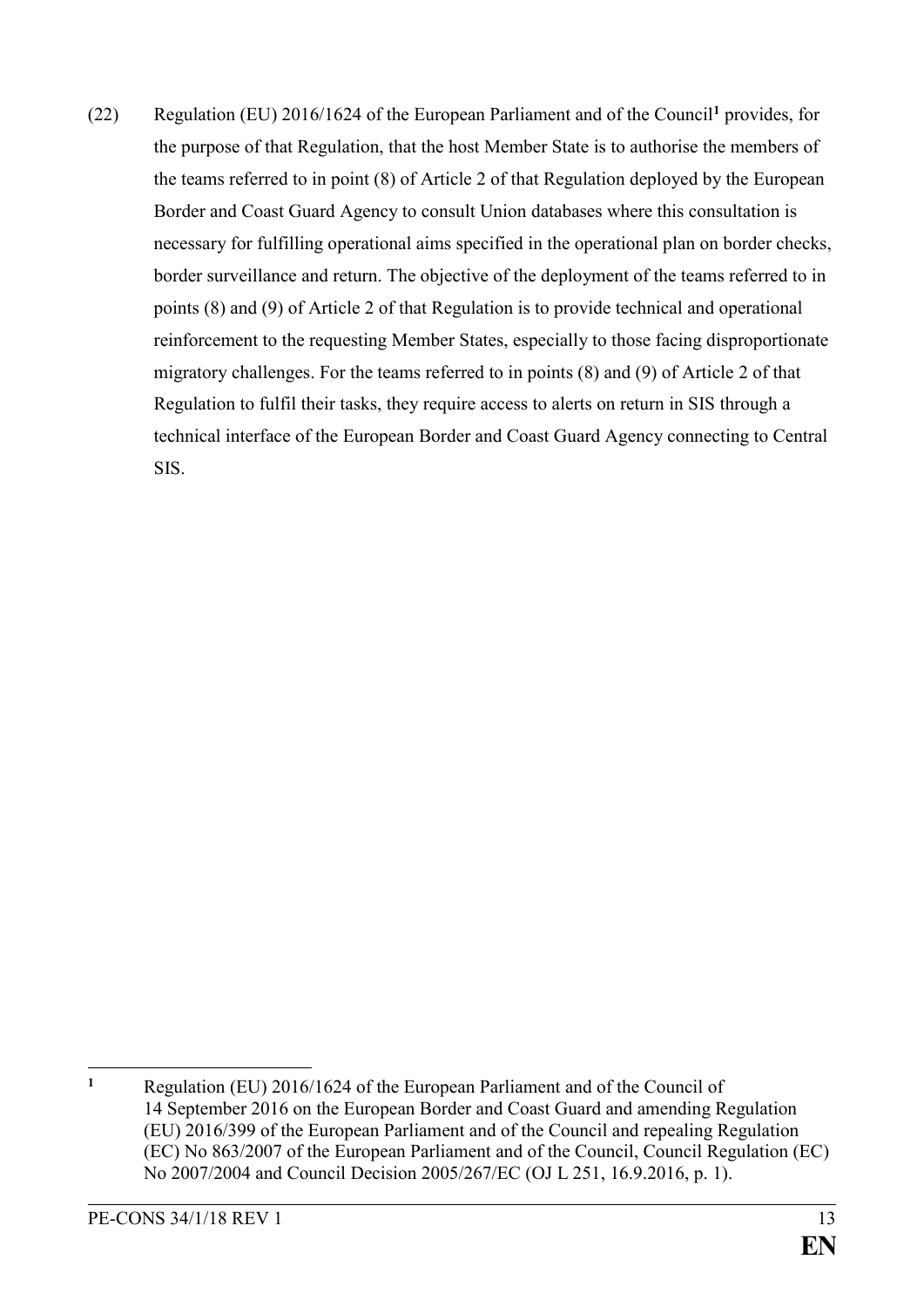(23) The provisions on responsibilities of the Member States and the European Union Agency for the Operational Management of Large-Scale IT Systems in the Area of Freedom, Security and Justice established by Regulation (EU) 2018/… of the European Parliament and of the Council**<sup>1</sup>** ('eu-LISA'), on the entry and processing of alerts, on the conditions for access to and retention of alerts, on data processing, on data protection, on liability and on monitoring and statistics in Regulation (EU) 2018/… should also apply to data contained and processed in SIS in accordance with this Regulation.

 $\mathbf{1}$ **<sup>1</sup>** Regulation (EU) 2018/… of the European Parliament and of the Council of … on the European Union Agency for the Operational Management of Large-Scale IT Systems in the Area of Freedom, Security and Justice (eu-LISA), and amending Regulation (EC) No 1987/2006 and Council Decision 2007/533/JHA and repealing Regulation (EU) No 1077/2011 (OJ L …).

OJ: Please insert the serial number and complete the publication reference in the footnote for Regulation PE-CONS 29/18.

OJ: Please insert the number of Regulation contained in PE-CONS 35/18.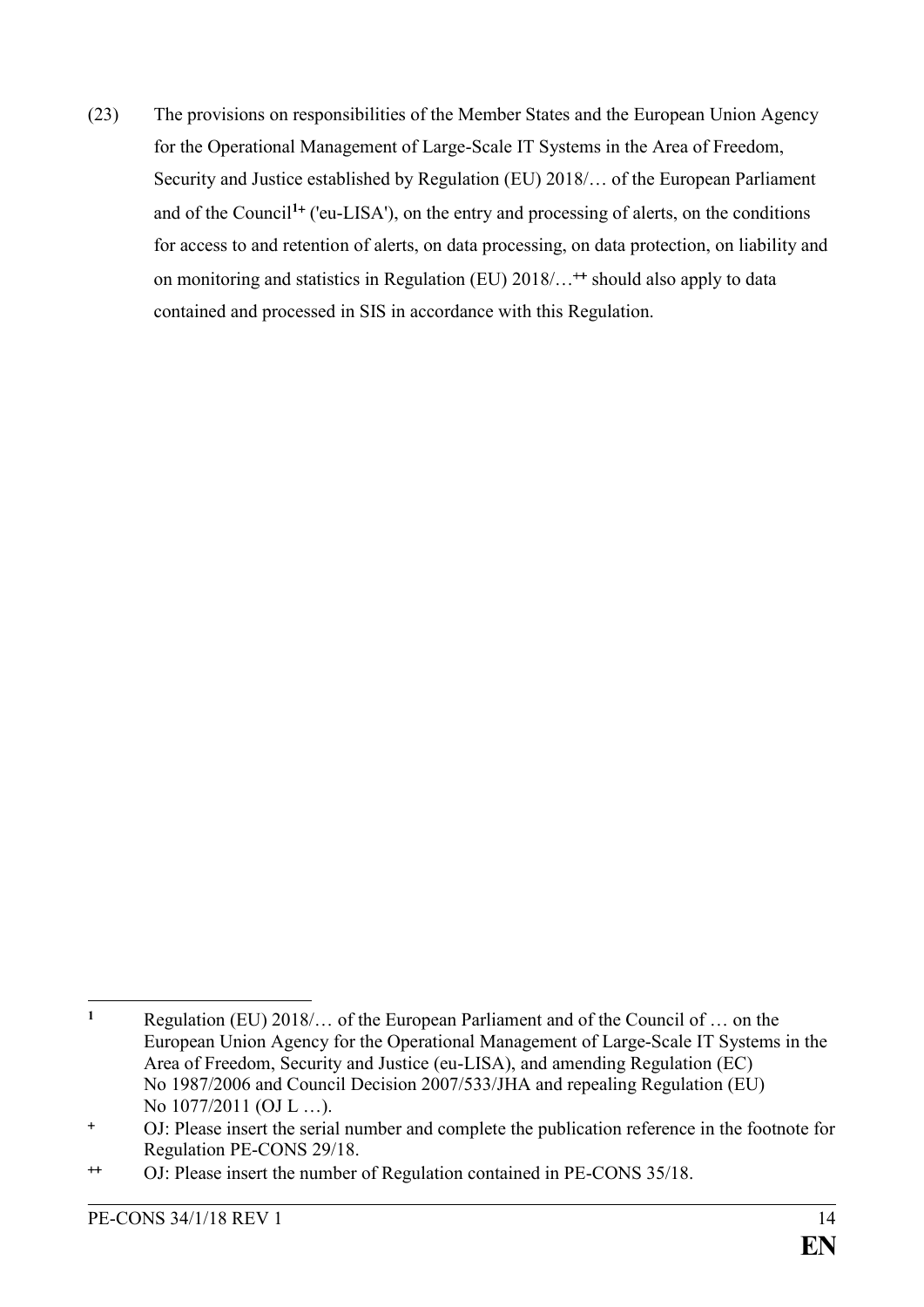- (24) Since the objectives of this Regulation, namely to establish a system for sharing information about return decisions issued by the Member States in accordance with provisions respecting Directive 2008/115/EC in view of facilitating their enforcement and to monitor the compliance of illegally staying third-country nationals with their obligation to return, cannot be sufficiently achieved by the Member States, but can rather, by reason of its scale and effects, be better achieved at Union level, the Union may adopt measures, in accordance with the principle of subsidiarity as set out in Article 5 of the Treaty on European Union (TEU). In accordance with the principle of proportionality as set out in that Article, this Regulation does not go beyond what is necessary in order to achieve those objectives.
- (25) This Regulation respects fundamental rights and observes the principles recognised by the Charter of Fundamental Rights of the European Union.
- (26) The application of this Regulation is without prejudice to the obligations deriving from the Geneva Convention relating to the Status of Refugees of 28 July 1951, as supplemented by the New York Protocol of 31 January 1967.
- (27) Member States should implement this Regulation in full respect of fundamental rights, including the respect of the principle of non-refoulement, and should always take into consideration the best interests of the child, family life, and the state of health or condition of vulnerability of the individuals concerned.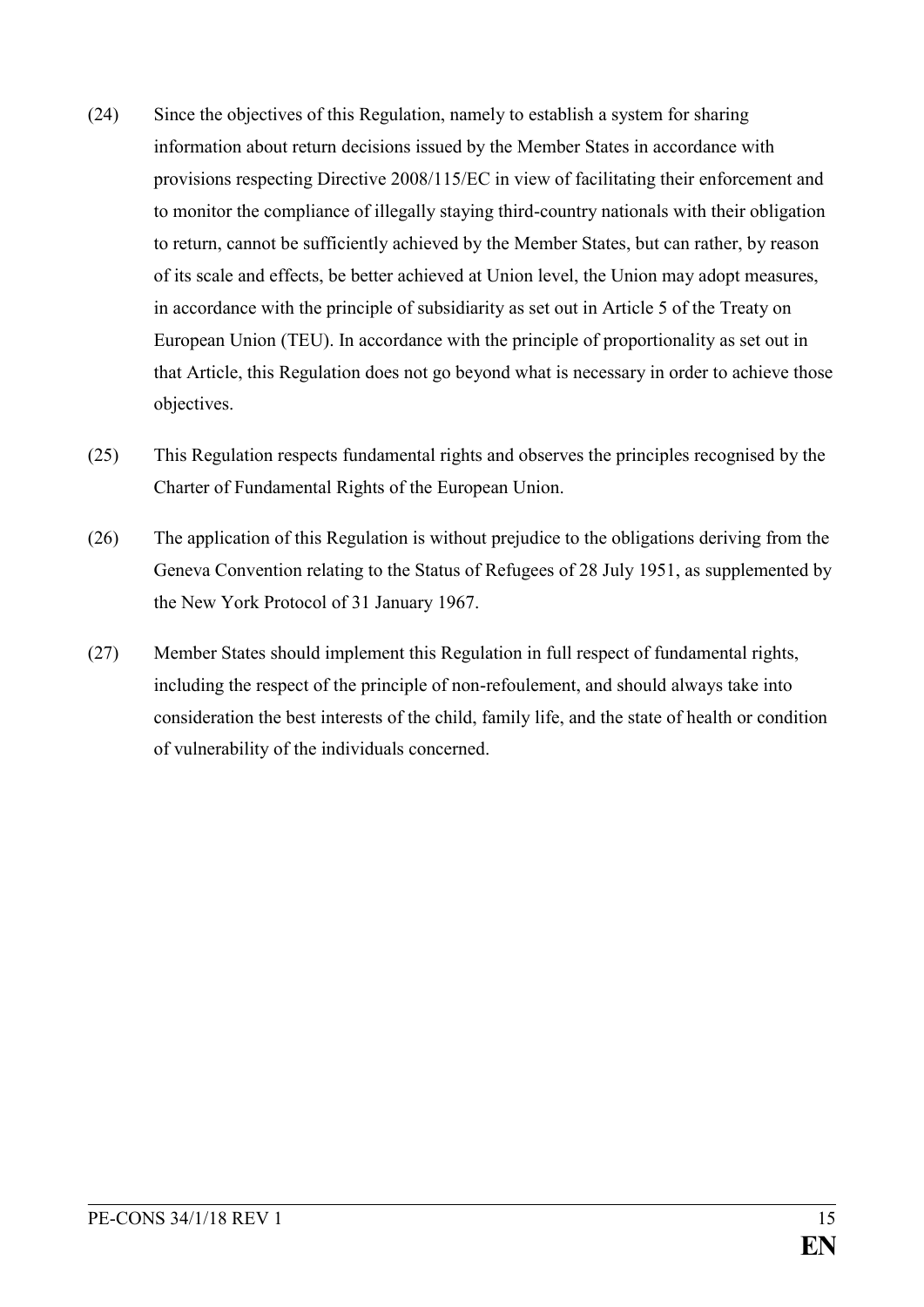- (28) In accordance with Articles 1 and 2 of Protocol No 22 on the position of Denmark annexed to the TEU and to the Treaty on the Functioning of the European Union, Denmark is not taking part in the adoption of this Regulation and is not bound by it or subject to its application. Given that this Regulation builds upon the Schengen *acquis*, Denmark shall, in accordance with Article 4 of that Protocol, decide within a period of six months after the Council has decided on this Regulation whether it will implement it in its national law.
- (29) This Regulation constitutes a development of provisions of the Schengen *acquis* in which the United Kingdom does not take part, in accordance with Council Decision 2000/365/EC<sup>1</sup>; the United Kingdom is therefore not taking part in the adoption of this Regulation and is not bound by it or subject to its application.
- (30) This Regulation constitutes a development of the provisions of the Schengen *acquis* in which Ireland does not take part, in accordance with Council Decision 2002/192/EC<sup>2</sup>; Ireland is therefore not taking part in the adoption of this Regulation and is not bound by it or subject to its application.

 $\mathbf{1}$ **<sup>1</sup>** Council Decision 2000/365/EC of 29 May 2000 concerning the request of the United Kingdom of Great Britain and Northern Ireland to take part in some of the provisions of the Schengen *acquis* (OJ L 131, 1.6.2000, p. 43).

<sup>&</sup>lt;sup>2</sup> Council Decision 2002/192/EC of 28 February 2002 concerning Ireland's request to take part in some of the provisions of the Schengen *acquis* (OJ L 64, 7.3.2002, p. 20).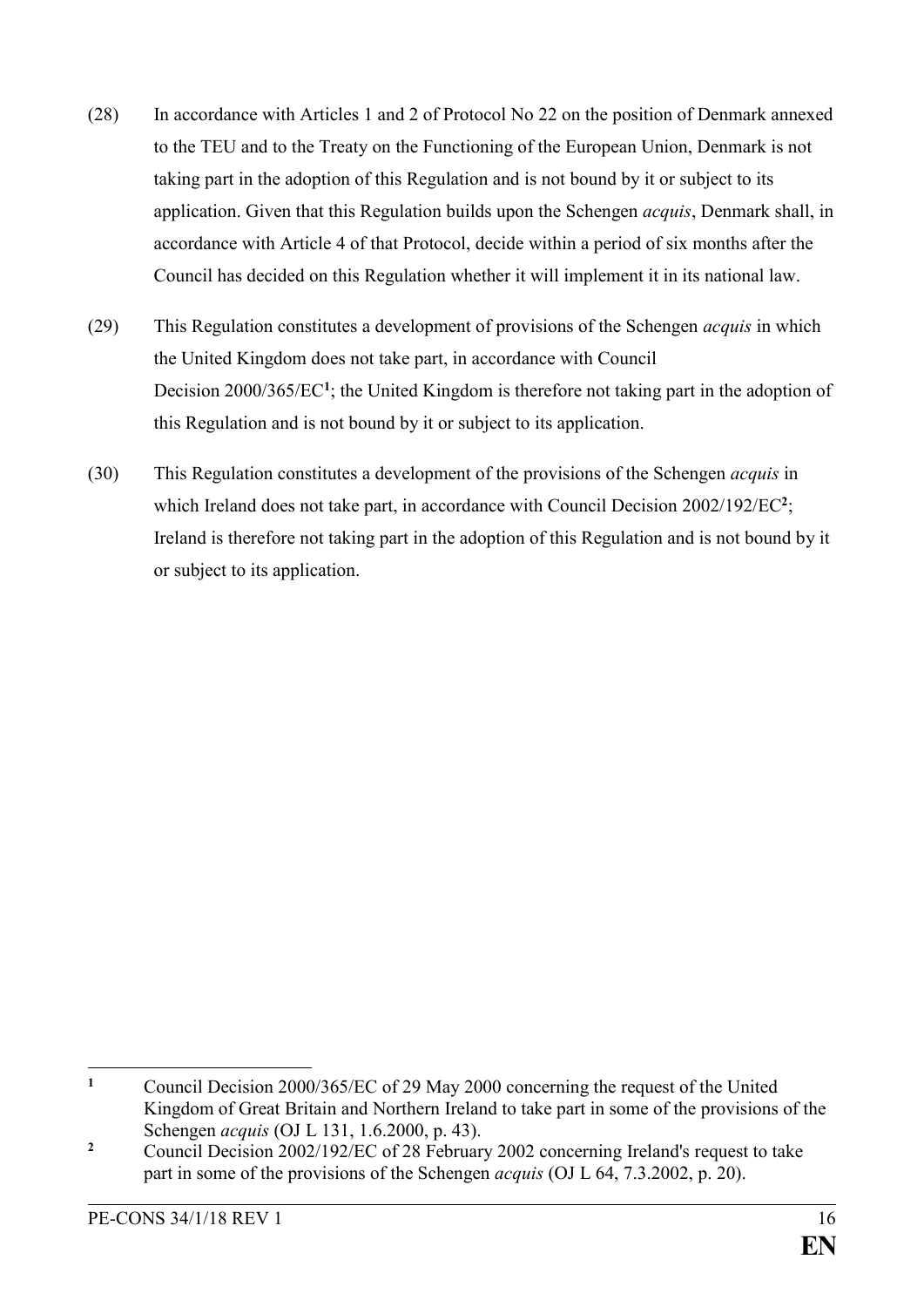- (31) As regards Iceland and Norway, this Regulation constitutes a development of the provisions of the Schengen *acquis* within the meaning of the Agreement concluded by the Council of the European Union and the Republic of Iceland and the Kingdom of Norway concerning the latters' association with the implementation, application and development of the Schengen *acquis***<sup>1</sup>** , which fall within the area referred to in Article 1, point (C) of Council Decision 1999/437/EC**<sup>2</sup>** .
- (32) As regards Switzerland, this Regulation constitutes a development of the provisions of the Schengen *acquis* within the meaning of the Agreement between the European Union, the European Community and the Swiss Confederation on the Swiss Confederation's association with the implementation, application and development of the Schengen *acquis***<sup>3</sup>** , which fall within the area referred to in Article 1, point (C) of Decision 1999/437/EC read in conjunction with Article 3 of Council Decision 2008/146/EC**<sup>4</sup>** .

<sup>1</sup> 1 OJ L 176, 10.7.1999, p. 36.

**<sup>2</sup>** Council Decision 1999/437/EC of 17 May 1999 on certain arrangements for the application of the Agreement concluded by the Council of the European Union and the Republic of Iceland and the Kingdom of Norway concerning the association of those two States with the implementation, application and development of the Schengen *acquis* (OJ L 176, 10.7.1999, p. 31).

**<sup>3</sup>** OJ L 53, 27.2.2008, p. 52.

**<sup>4</sup>** Council Decision 2008/146/EC of 28 January 2008 on the conclusion, on behalf of the European Community, of the Agreement between the European Union, the European Community and the Swiss Confederation on the Swiss Confederation's association with the implementation, application and development of the Schengen *acquis* (OJ L 53, 27.2.2008, p. 1).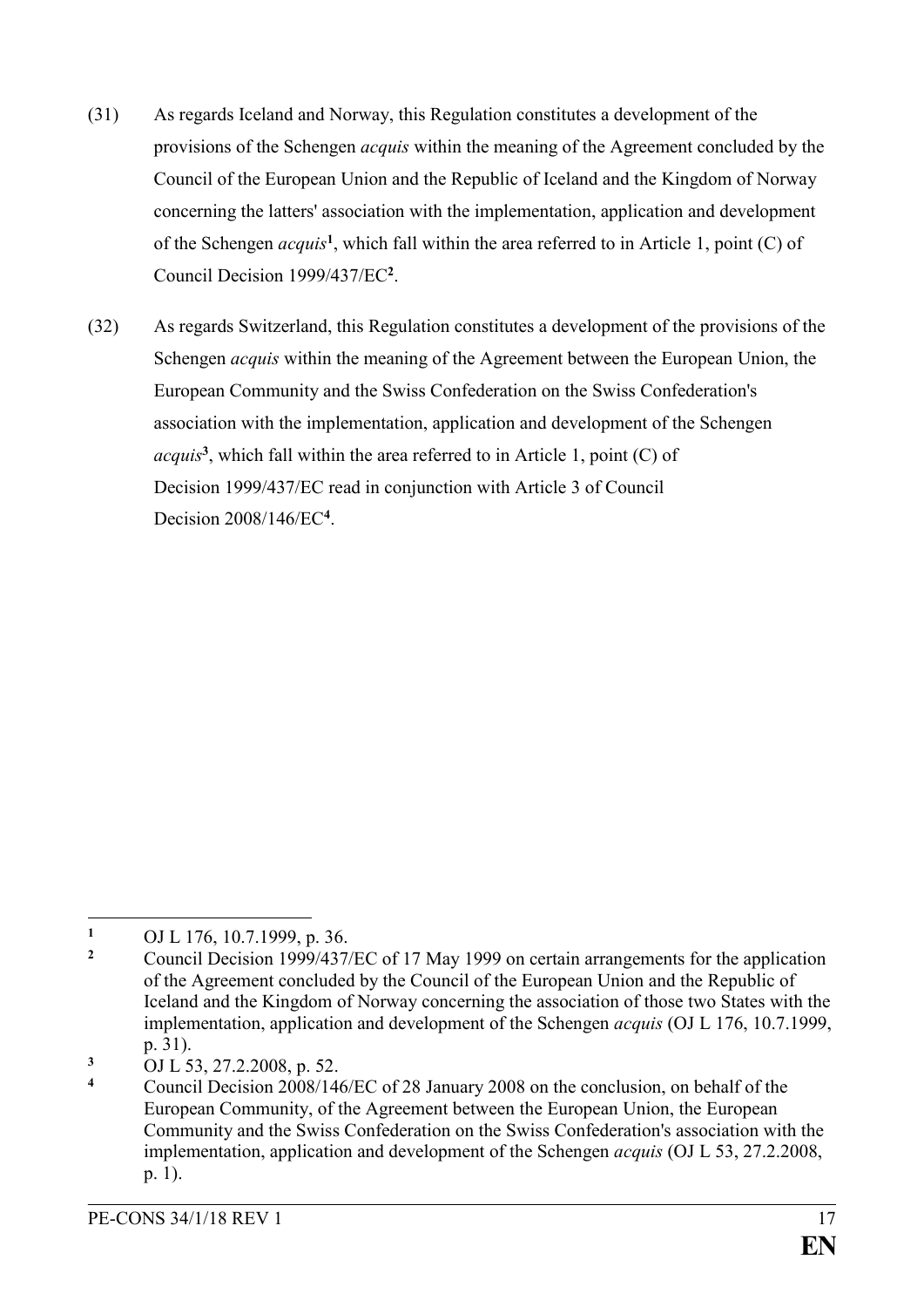- (33) As regards Liechtenstein, this Regulation constitutes a development of the provisions of the Schengen *acquis* within the meaning of the Protocol between the European Union, the European Community, the Swiss Confederation and the Principality of Liechtenstein on the accession of the Principality of Liechtenstein to the Agreement between the European Union, the European Community and the Swiss Confederation on the Swiss Confederation's association with the implementation, application and development of the Schengen *acquis*<sup>1</sup>, which fall within the area referred to in Article 1, point (C) of Decision 1999/437/EC read in conjunction with Article 3 of Council Decision 2011/350/EU**<sup>2</sup>** .
- (34) As regards Bulgaria and Romania, this Regulation constitutes an act building upon, or otherwise relating to, the Schengen *acquis* within the meaning of Article 4(2) of the 2005 Act of Accession and should be read in conjunction with Council Decisions 2010/365/EU**<sup>3</sup>** and (EU) 2018/934**<sup>4</sup>** .

<sup>1</sup> 1 OJ L 160, 18.6.2011, p. 21.<br>2 Council Decision 2011/250

**<sup>2</sup>** Council Decision 2011/350/EU of 7 March 2011 on the conclusion, on behalf of the European Union, of the Protocol between the European Union, the European Community, the Swiss Confederation and the Principality of Liechtenstein on the accession of the Principality of Liechtenstein to the Agreement between the European Union, the European Community and the Swiss Confederation on the Swiss Confederation's association with the implementation, application and development of the Schengen *acquis*, relating to the abolition of checks at internal borders and movement of persons (OJ L 160, 18.6.2011, p. 19).

**<sup>3</sup>** Council Decision 2010/365/EU of 29 June 2010 on the application of the provisions of the Schengen *acquis* relating to the Schengen Information System in the Republic of Bulgaria and Romania (OJ L 166, 1.7.2010, p. 17).

**<sup>4</sup>** Council Decision (EU) 2018/934 of 25 June 2018 on the putting into effect of the remaining provisions of the Schengen *acquis* relating to the Schengen Information System in the Republic of Bulgaria and Romania (OJ L 165, 2.7.2018, p. 37).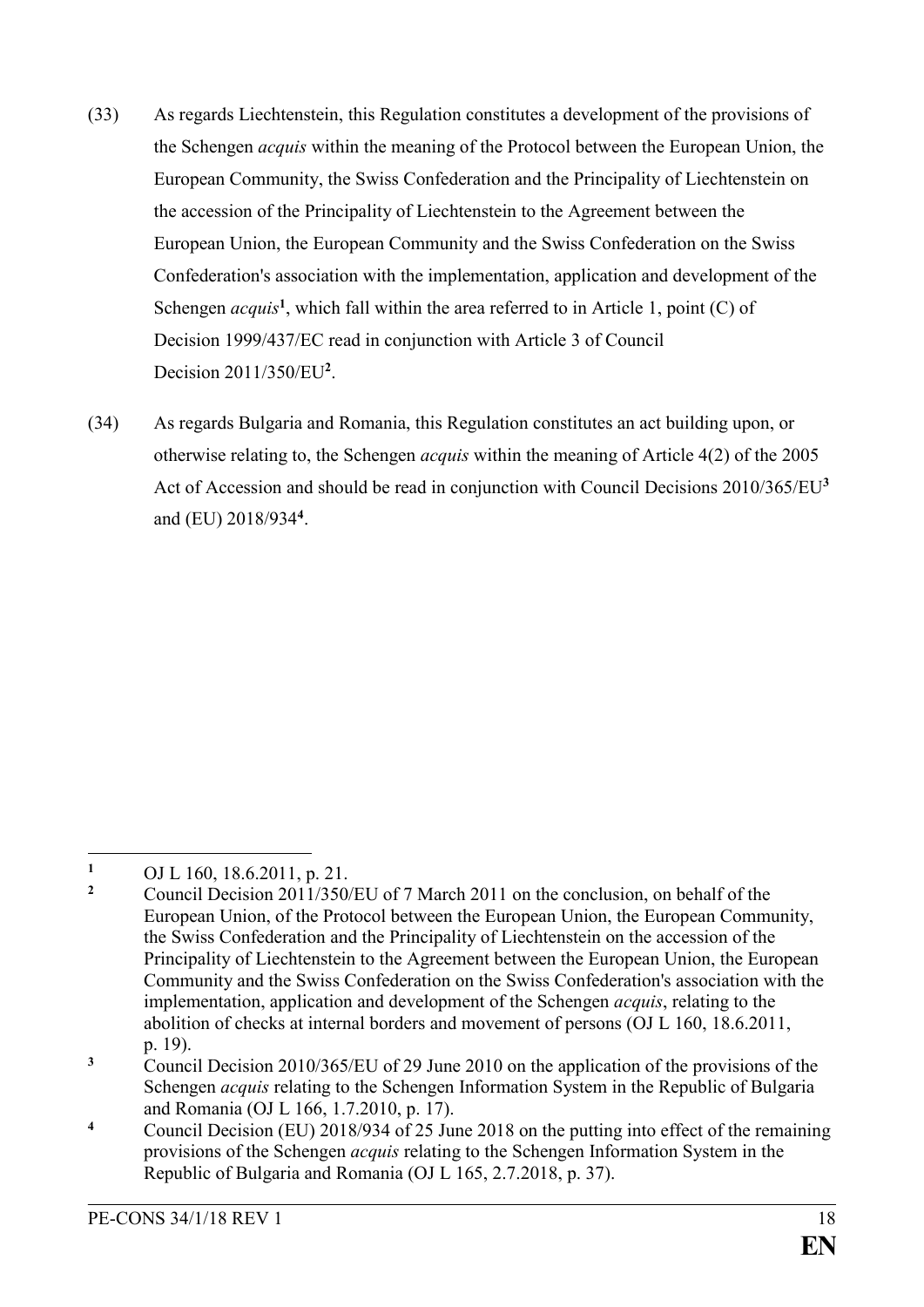- (35) As regards Croatia, this Regulation constitutes an act building upon, or otherwise relating to, the Schengen *acquis* within the meaning of Article 4(2) of the 2011 Act of Accession and should be read in conjunction with Council Decision (EU) 2017/733**<sup>1</sup>** .
- (36) Concerning Cyprus this Regulation constitutes an act building upon, or otherwise relating to, the Schengen *acquis* within the meaning of Article 3(2) of the 2003 Act of Accession.
- (37) The European Data Protection Supervisor was consulted in accordance with Article 28(2) of Regulation (EC) No 45/2001 of the European Parliament and of the Council**<sup>2</sup>** and delivered an opinion on 3 May 2017,

HAVE ADOPTED THIS REGULATION:

 $\mathbf{1}$ **<sup>1</sup>** Council Decision (EU) 2017/733 of 25 April 2017 on the application of the provisions of the Schengen *acquis* relating to the Schengen Information System in the Republic of Croatia (OJ L 108, 26.4.2017, p. 31).

**<sup>2</sup>** Regulation (EC) No 45/2001 of the European Parliament and of the Council of 18 December 2000 on the protection of individuals with regard to the processing of personal data by the Community institutions and bodies and on the free movement of such data (OJ L 8, 12.1.2001, p. 1).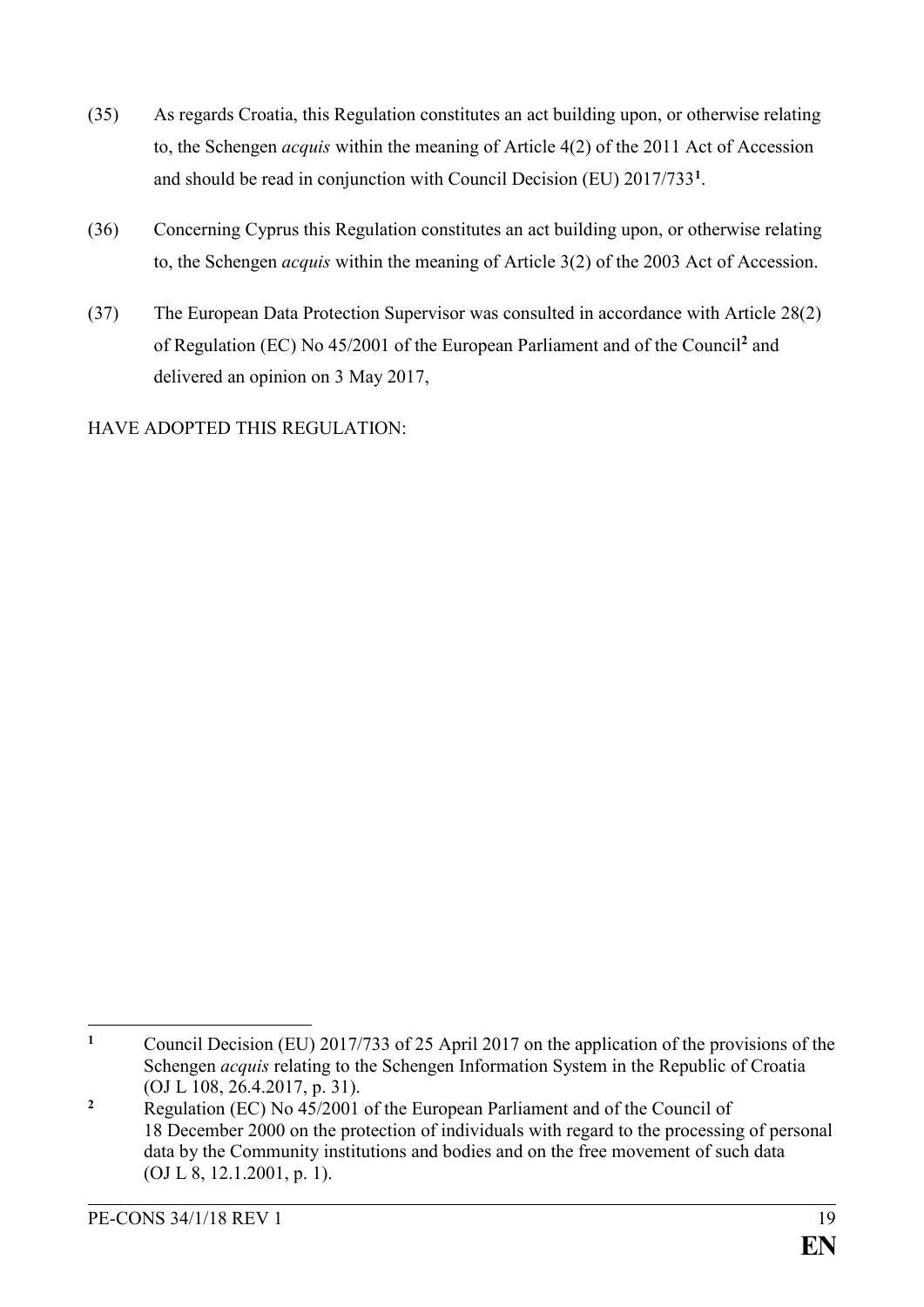#### *Subject matter and scope*

This Regulation lays down the conditions and procedures for the entry and processing of alerts in respect of third-country nationals subject to return decisions issued by the Member States in the Schengen Information System (SIS) established by Regulation (EU) 2018/...<sup>+</sup>, as well as for exchanging supplementary information on such alerts.

# *Article 2*

#### *Definitions*

For the purposes of this Regulation, the following definitions apply:

- (1) 'return' means return as defined in point (3) of Article 3 of Directive 2008/115/EC;
- (2) 'third-country national' means a third-country national as defined in point (1) of Article 3 of Directive 2008/115/EC;
- (3) 'return decision' means an administrative or judicial decision or act, stating or declaring the stay of a third-country national to be illegal and imposing or stating an obligation to return that respects Directive 2008/115/EC;

OJ: Please insert the number of Regulation contained in PE-CONS 35/18.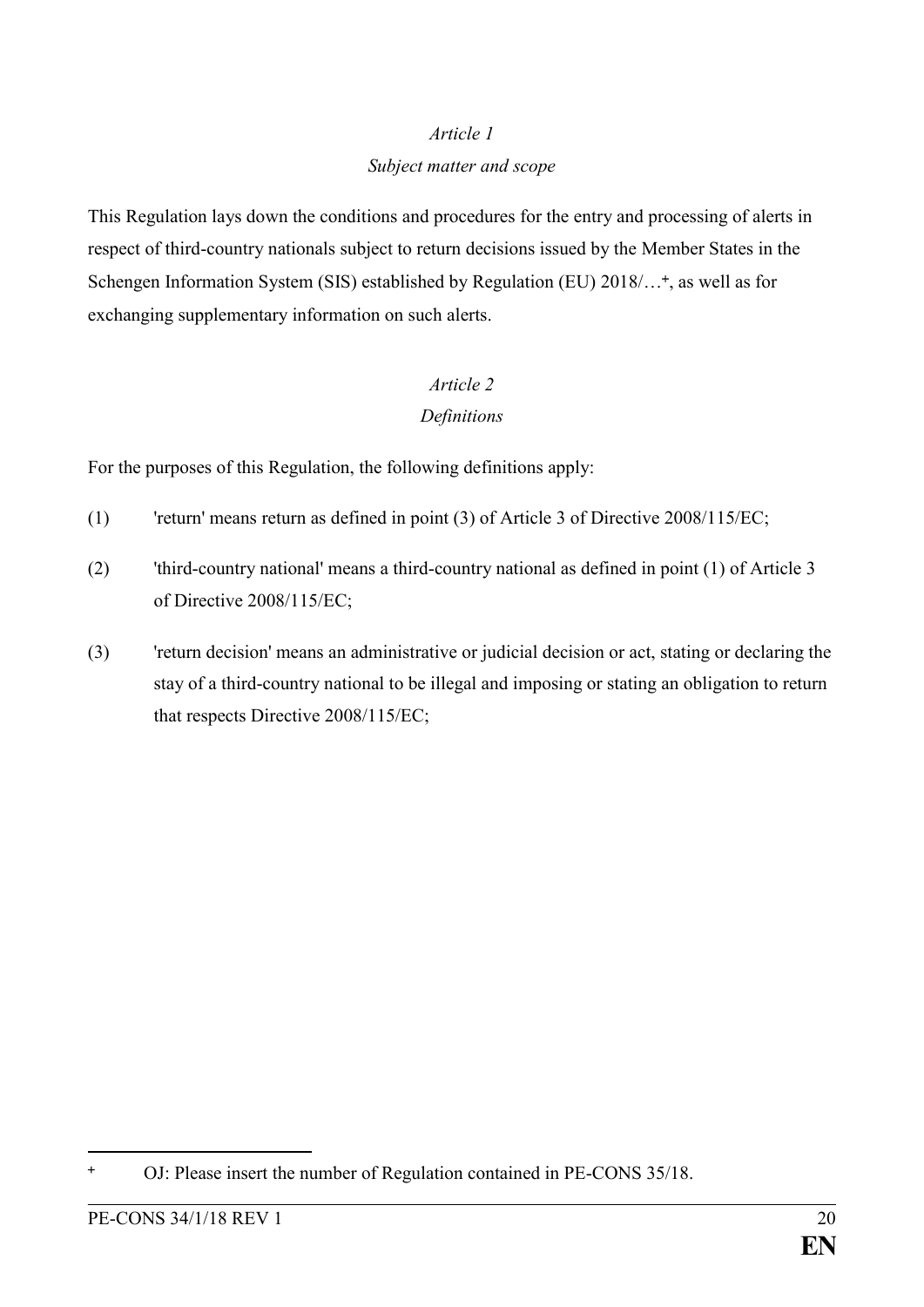- (4) 'alert' means an alert as defined in point (1) of Article 3 of Regulation (EU)  $2018/\ldots$ <sup>+</sup>;
- (5) 'supplementary information' means supplementary information as defined in point (2) of Article 3 of Regulation (EU) 2018/...<sup>+</sup>;
- (6) 'removal' means removal as defined in point (5) of Article 3 of Directive 2008/115/EC;
- (7) 'voluntary departure' means a voluntary departure as defined in point (8) of Article 3 of Directive 2008/115/EC;
- (8) 'issuing Member State' means an issuing Member State as defined in point (10) of Article 3 of Regulation (EU) 2018/...<sup>+</sup>;
- (9) 'granting Member State' means a granting Member State as defined in point (11) of Article 3 of Regulation (EU) 2018/...<sup>+</sup>;
- (10) 'executing Member State' means an executing Member State as defined in point (12) of Article 3 of Regulation (EU) 2018/...<sup>+</sup>;
- (11) 'personal data' means personal data as defined in point (1) of Article 4 of Regulation (EU) 2016/679;

OJ: Please insert the number of Regulation contained in PE-CONS 35/18.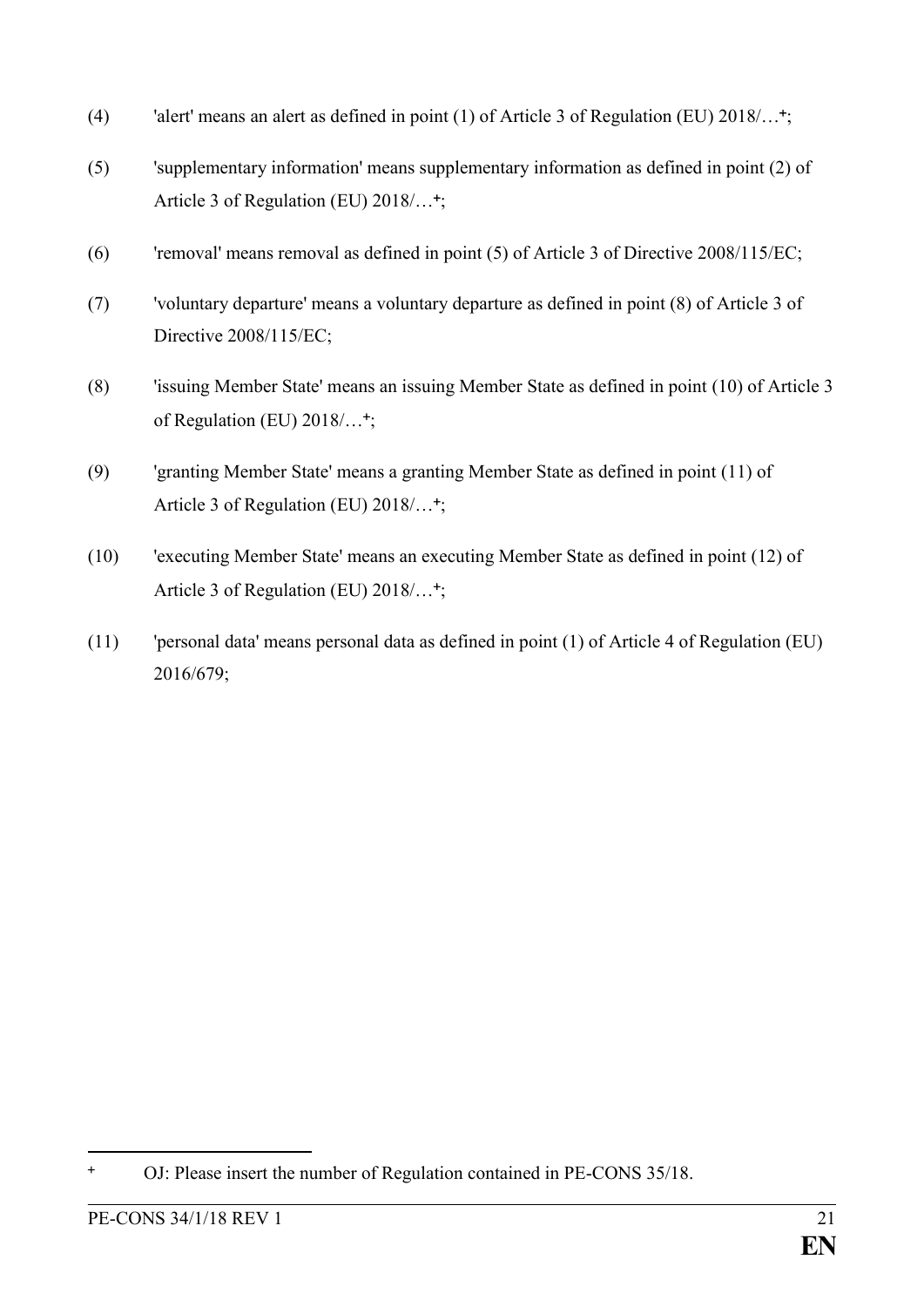- (12) 'CS-SIS' means the technical support function of the Central SIS as referred to in point (a) of Article 4(1) of Regulation (EU) 2018/...<sup>+</sup>;
- (13) 'residence permit' means a residence permit as defined in point (16) of Article 2 of Regulation (EU) 2016/399;
- (14) 'long-stay visa' means a long-stay visa as referred to in Article 18(1) of Convention of 19 June 1990 implementing the Schengen Agreement of 14 June 1985 between the governments of the States of the Benelux Economic Union, the Federal Republic of Germany and the French Republic on the gradual abolition of checks at their common borders**<sup>1</sup>** ;
- (15) a 'hit' means a hit as defined in point (8) of Article 3 of Regulation (EU) 2018/… ;
- (16) 'threat to public health' means a threat to public health as defined in point (21) of Article 2 of Regulation (EU) 2016/399;
- (17) 'external borders' means the external borders as defined in point (2) of Article 2 of Regulation (EU) 2016/399.

1

<sup>&</sup>lt;sup>+</sup> OJ: Please insert the number of Regulation contained in PE-CONS 35/18.<br><sup>1</sup> OJJ 239 22 9 2000 n 19

**<sup>1</sup>** [OJ L 239, 22.9.2000, p. 19.](http://eur-lex.europa.eu/legal-content/EN/AUTO/?uri=OJ:L:2000:239R:TOC)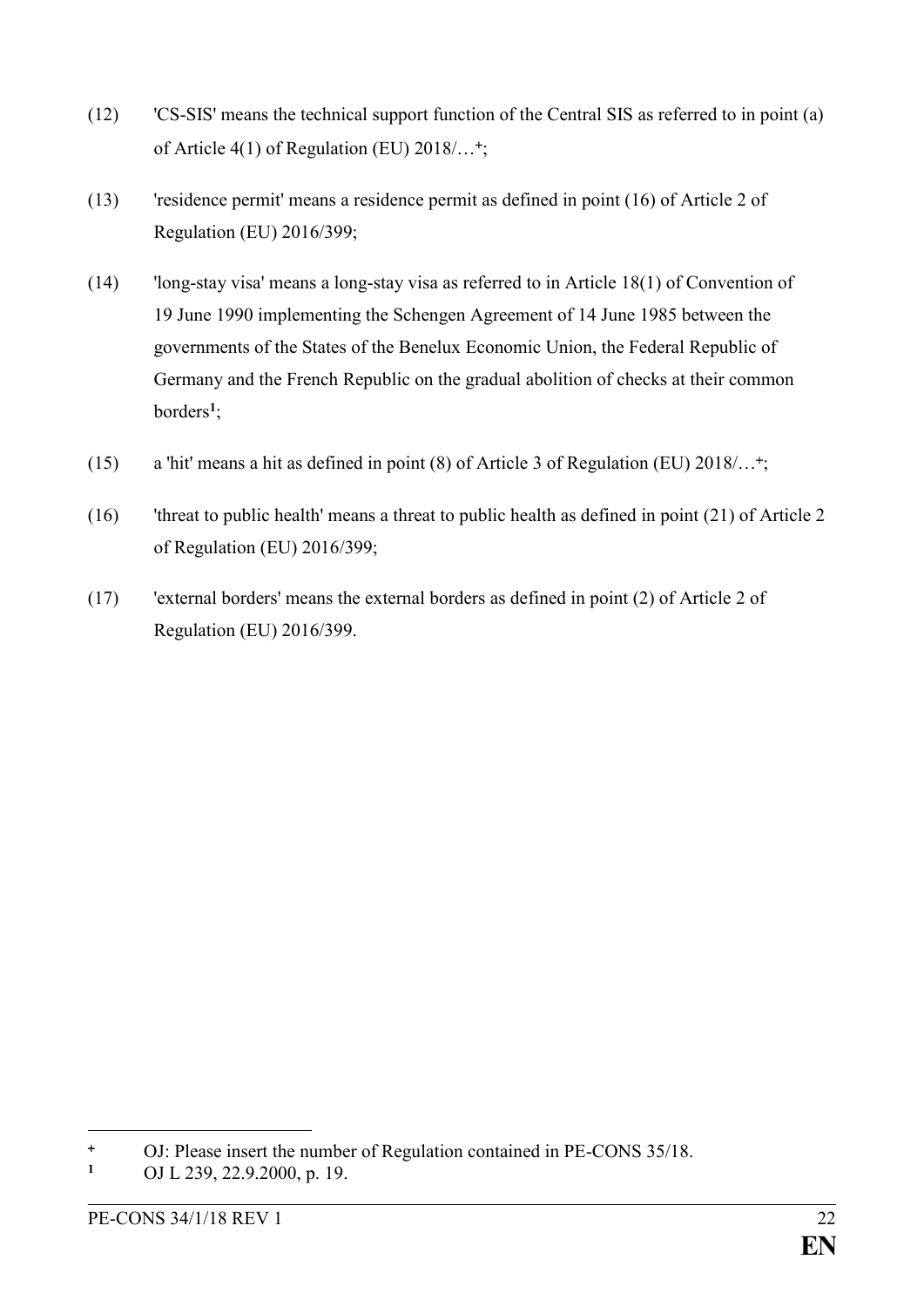# *Article 3 Entry of alerts on return into SIS*

- 1. Member States shall enter into SIS alerts on third-country nationals subject to a return decision for the purpose of verifying that the obligation to return has been complied with and of supporting the enforcement of the return decisions. An alert on return shall be entered into SIS without delay following issue of a return decision.
- 2. Member States may refrain from entering alerts on return when the return decisions concern third-country nationals who are detained pending removal. If the third-country nationals concerned are released from detention without being removed, an alert on return shall be entered into SIS without delay.
- 3. Member States may refrain from entering alerts on return when the return decision is issued at the external border of a Member State and is executed immediately.
- 4. The period for voluntary departure granted in accordance with Article 7 of Directive 2008/115/EC shall be recorded in the alert on return immediately. Any extension of that period shall be recorded in the alert without delay.
- 5. Any suspension or postponement of the enforcement of the return decision, including as a result of the lodging of an appeal, shall immediately be recorded in the alert on return.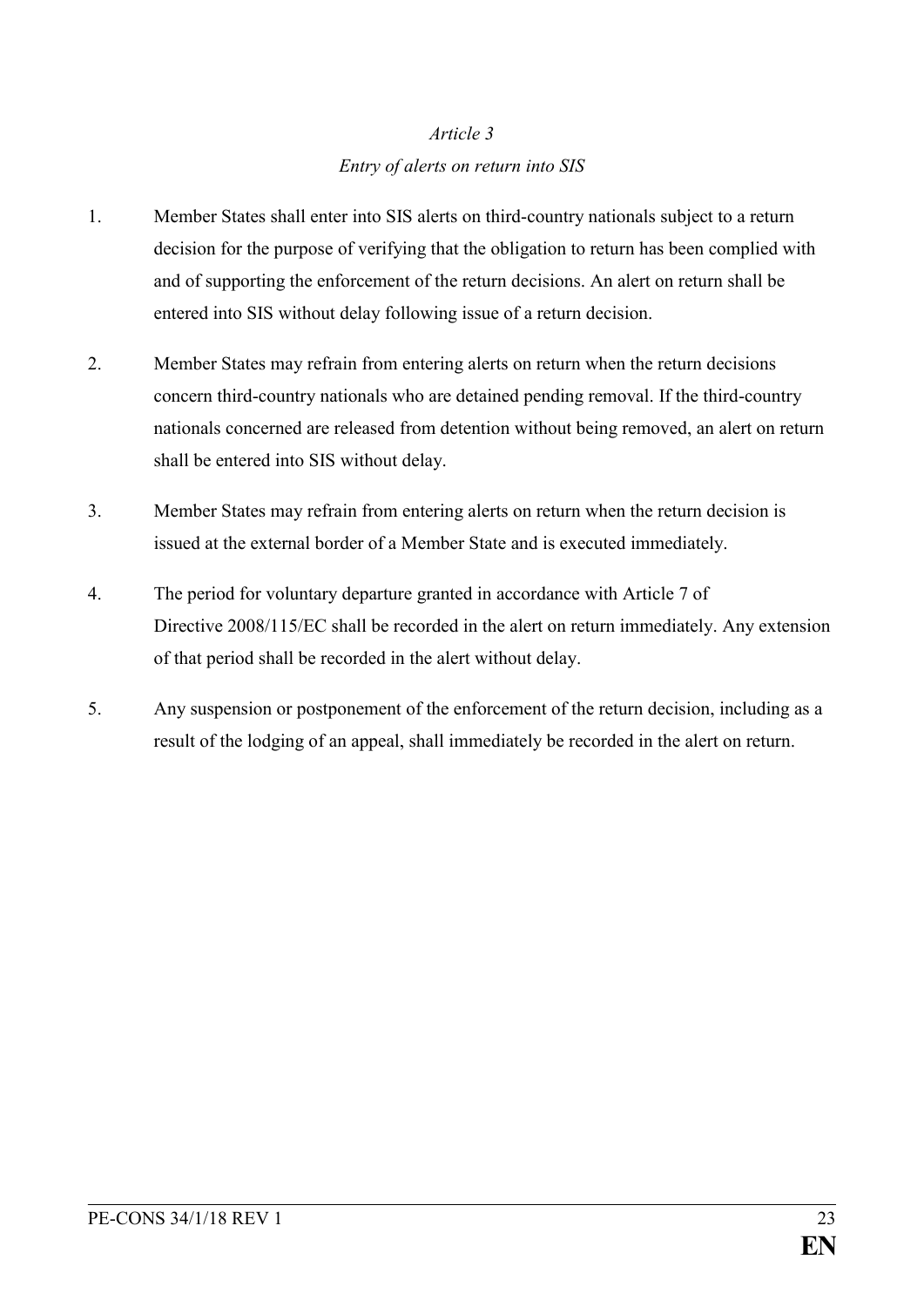#### *Categories of data*

1. An alert on return entered into SIS in accordance with Article 3 of this Regulation shall contain only the following data:

- (a) surnames;
- (b) forenames;
- (c) names at birth;
- (d) previously used names and aliases;
- (e) place of birth;
- (f) date of birth;
- (g) gender;
- (h) any nationalities held;
- (i) whether the person concerned:
	- (i) is armed;
	- (ii) is violent;
	- (iii) has absconded or escaped;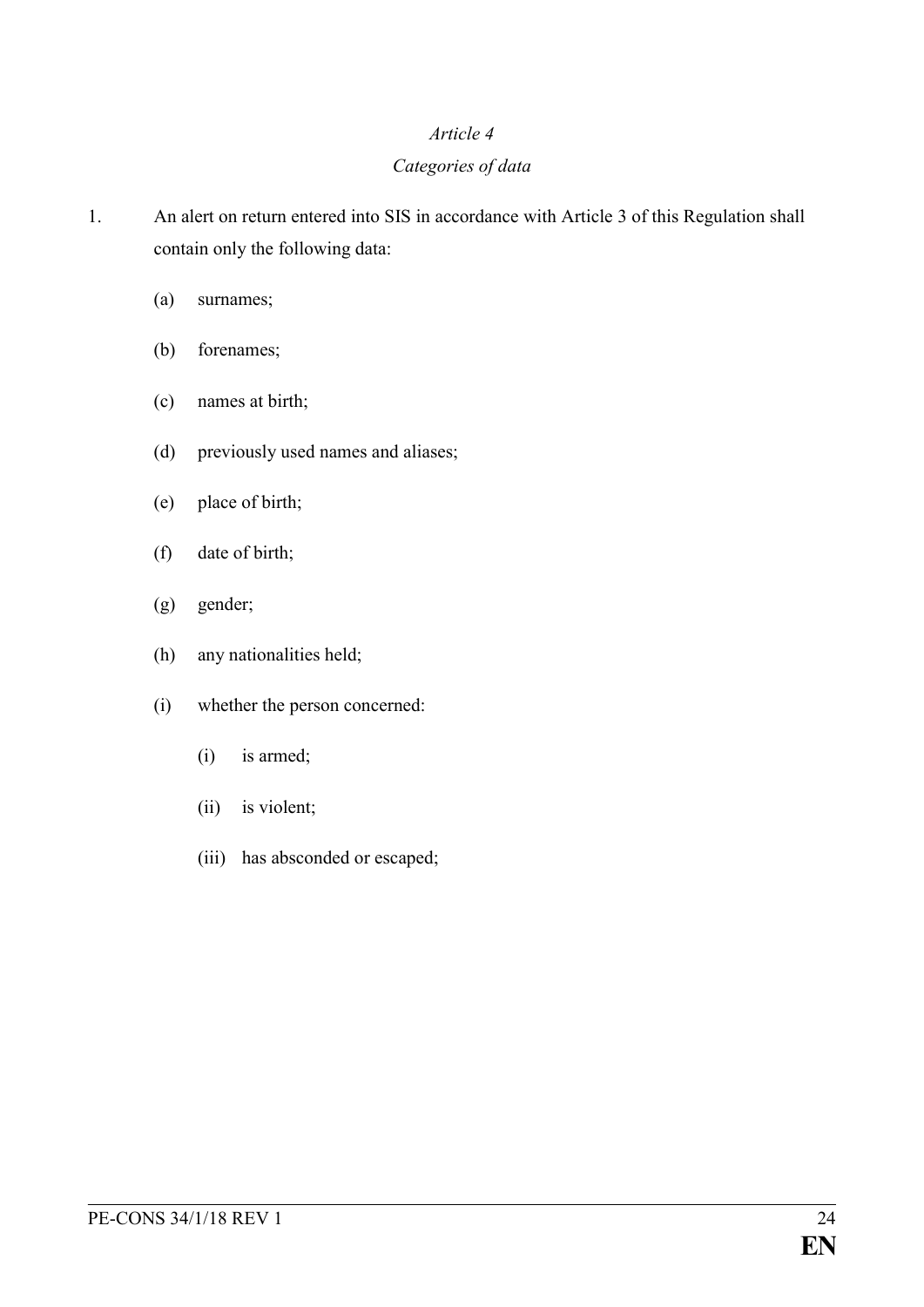- (iv) poses a risk of suicide;
- (v) poses a threat to public health; or
- (vi) is involved in an activity referred to in Articles 3 to 14 of Directive (EU) 2017/541;
- (j) the reason for the alert;
- (k) the authority which created the alert;
- (l) a reference to the decision giving rise to the alert;
- (m) the action to be taken in the case of a hit;
- (n) links to other alerts pursuant to Article 48 of Regulation (EU) 2018/… ;
- (o) whether the return decision is issued in relation to a third-country national who poses a threat to public policy, to public security or to national security;
- (p) the type of offence;
- (q) the category of the person's identification documents;
- (r) the country of issue of the person's identification documents;
- (s) the number(s) of the person's identification documents;

OJ: Please insert the number of Regulation contained in PE-CONS 35/18.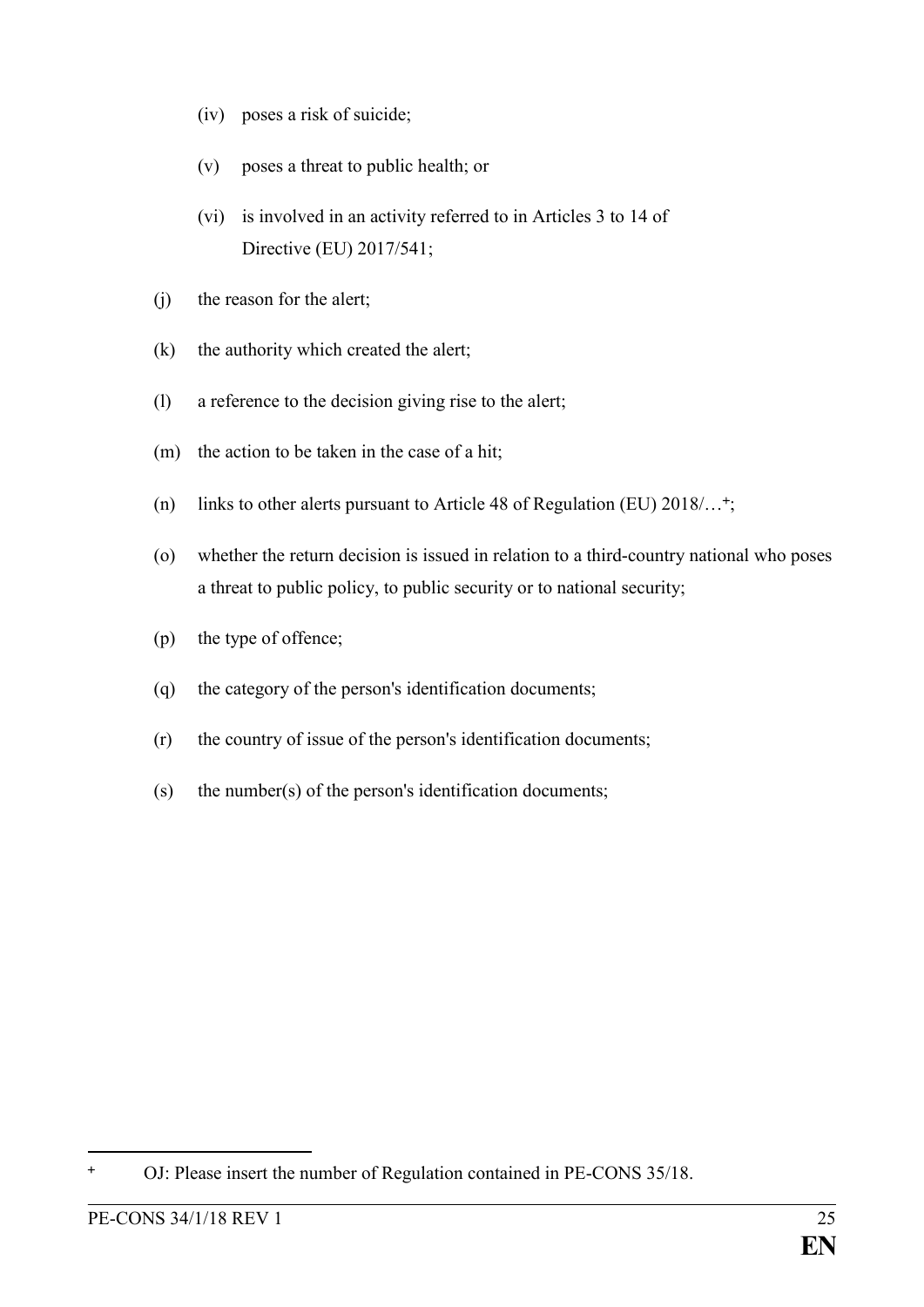- (t) the date of issue of the person's identification documents;
- (u) photographs and facial images;
- (v) dactyloscopic data;
- (w) a copy of the identification documents, in colour wherever possible;
- (x) last date of the period for voluntary departure, if granted;
- (y) whether the return decision has been suspended or the enforcement of the decision has been postponed, including as a result of the lodging of an appeal;
- (z) whether the return decision is accompanied by an entry ban constituting the basis for an alert for refusal of entry and stay pursuant to point (b) of Article 24(1) of Regulation (EU) 2018/...<sup>+</sup>.
- 2. The minimum set of data necessary to enter an alert into SIS shall be the data referred to in points (a), (f), (j), (l), (m), (x) and (z) of paragraph 1. The other data referred to in that paragraph shall also be entered into SIS, if available.

<sup>&</sup>lt;u>.</u> OJ: Please insert the number of Regulation contained in PE-CONS 35/18.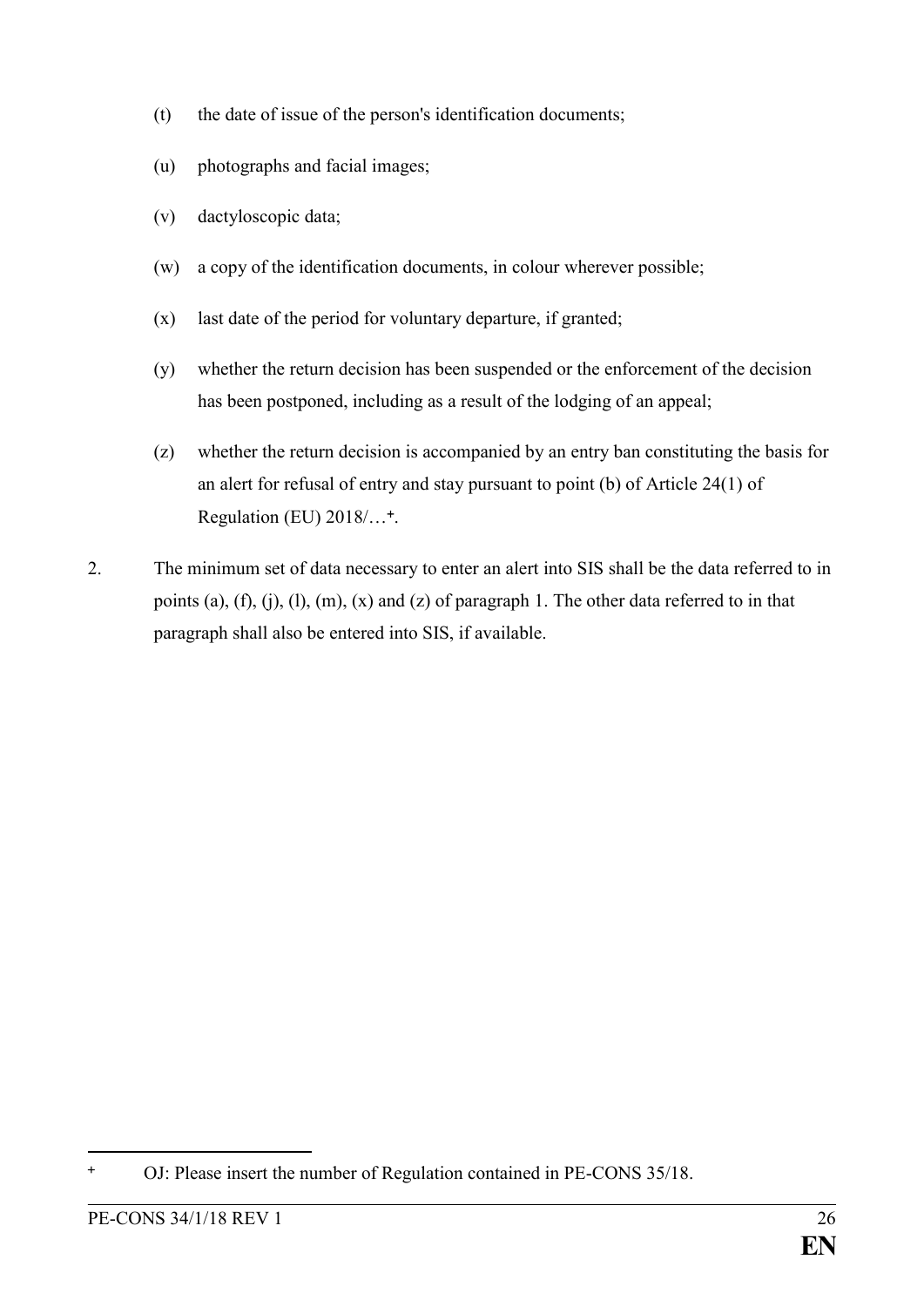- 3. Dactyloscopic data referred to in point (v) of paragraph 1 may consist of:
	- (a) one to ten flat fingerprints and one to ten rolled fingerprints of the third-country national concerned;
	- (b) up to two palm prints in respect of third-country nationals from whom the collection of fingerprints is impossible;
	- (c) up to two palm prints in respect of third-country nationals who are subject to return as a criminal law sanction or who have committed a criminal offence on the territory of the Member State which issued the return decision.

### *Authority responsible for the exchange of supplementary information*

The SIRENE Bureau designated under Article 7 of Regulation (EU) 2018/...<sup>+</sup> shall ensure the exchange of all supplementary information on third-country nationals who are the subject of an alert on return, in accordance with Articles 7 and 8 of that Regulation.

<sup>&</sup>lt;u>.</u> OJ: Please insert the number of Regulation contained in PE-CONS 35/18.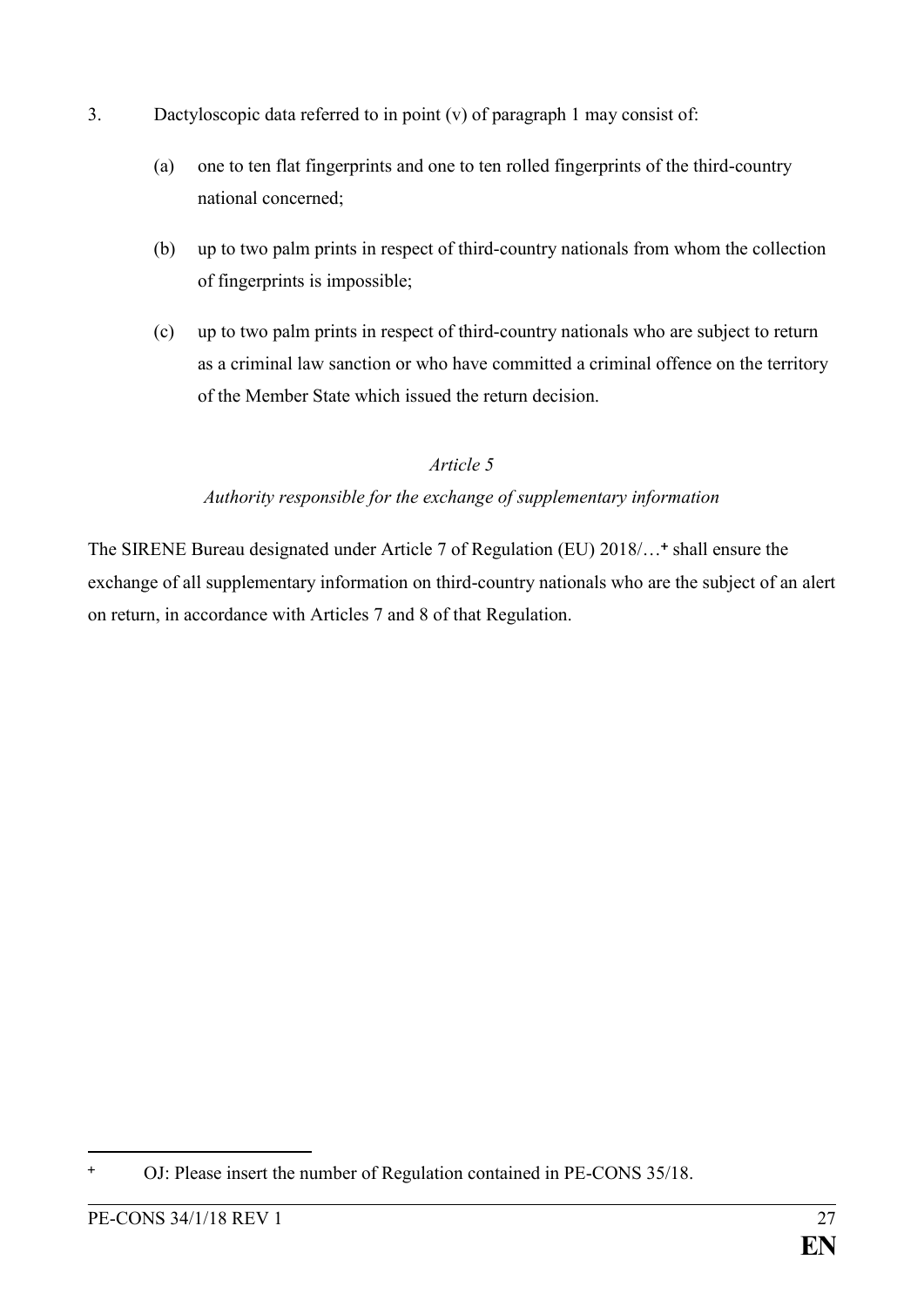#### *Hits at the external borders at exit - Confirmation of return*

- 1. In the event of a hit on an alert on return concerning a third-country national who is exiting the territory of the Member States through the external border of a Member State, the executing Member State shall communicate the following information to the issuing Member State through the exchange of supplementary information:
	- (a) that the third-country national has been identified;
	- (b) the location and time of the check;
	- (c) that the third-country national has left the territory of the Member States;
	- (d) that the third-country national has been subject to removal, if this is the case.

Where a third-country national who is the subject of an alert on return exits the territory of the Member States through the external border of the issuing Member State, the confirmation of return shall be sent to the competent authority of that Member State in accordance with national procedures.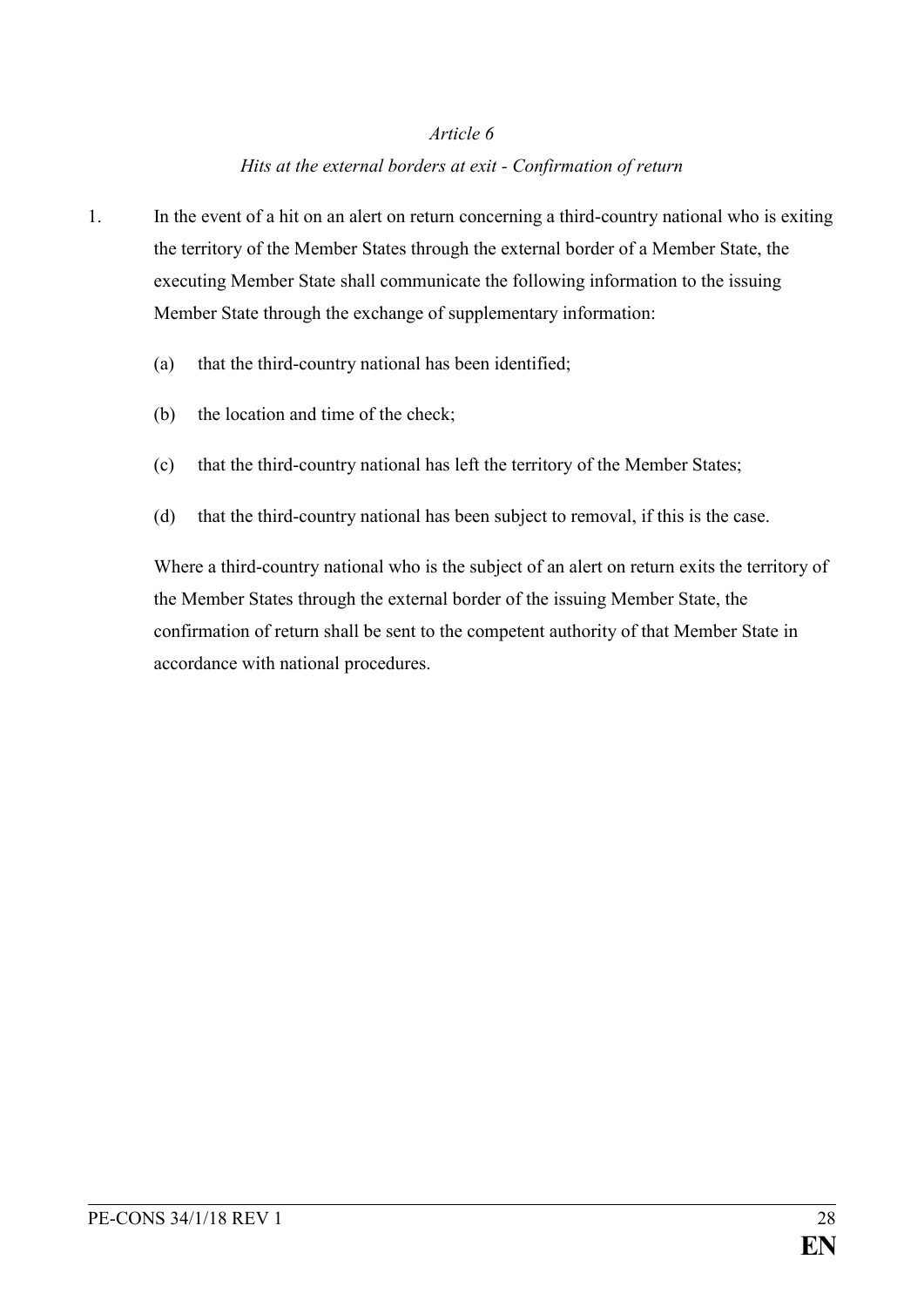- 2. The issuing Member State shall delete the alert on return without delay following the receipt of the confirmation of return. Where applicable, an alert for refusal of entry and stay shall be entered without delay pursuant to point (b) of Article 24(1) of Regulation  $(EU)$  2018/ $\dots$ <sup>+</sup>.
- 3. The Member States shall on a quarterly basis provide statistics to the European Union Agency for the Operational Management of Large-Scale IT Systems in the Area of Freedom, Security and Justice (eu-LISA) on the number of confirmed returns and on the number of those confirmed returns where the third-country national was subject to removal. eu-LISA shall compile the quarterly statistics into the annual statistical report referred to in Article 16 of this Regulation. The statistics shall not contain personal data.

# *Article 7 Non-compliance with return decisions*

- 1. Upon expiry of the period for voluntary departure indicated in an alert on return, including any possible extensions, CS-SIS shall automatically notify the issuing Member State.
- 2. Without prejudice to the procedure referred to in Articles 6(1), 8 and 12, in the event of a hit on an alert on return, the executing Member State shall immediately contact the issuing Member State through the exchange of supplementary information in order to determine the measures to be taken.

<sup>&</sup>lt;u>.</u> OJ: Please insert the number of Regulation contained in PE-CONS 35/18.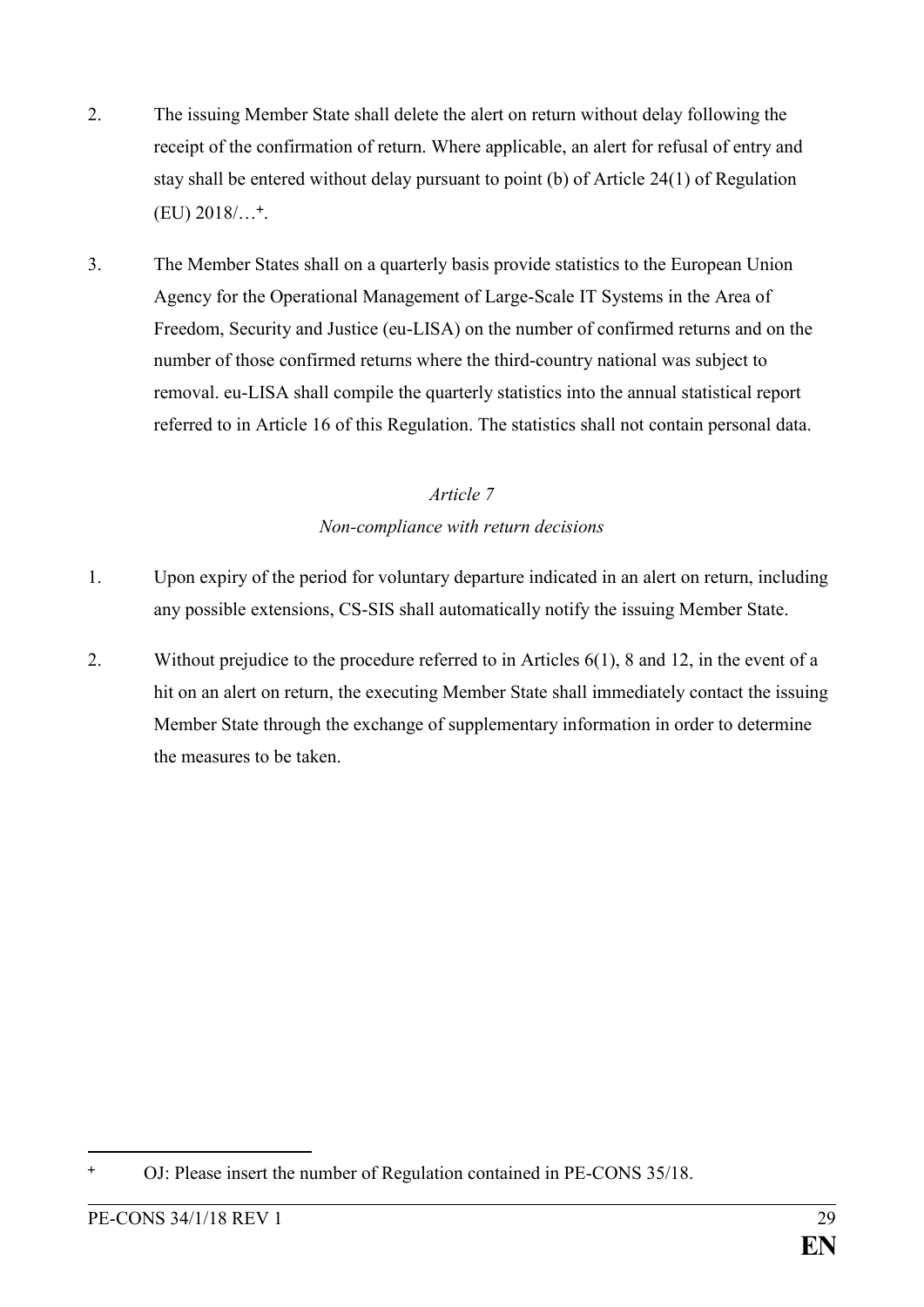#### *Hits at the external borders upon entry*

In the event of a hit on an alert on return concerning a third-country national who is entering the territory of the Member States through the external borders, the following shall apply:

- (a) where the return decision is accompanied by an entry ban, the executing Member State shall immediately inform the issuing Member State through the exchange of supplementary information. The issuing Member State shall immediately delete the alert on return and enter an alert for refusal of entry and stay pursuant to point (b) of Article 24(1) of Regulation (EU) 2018/...<sup>+</sup>;
- (b) where the return decision is not accompanied by an entry ban, the executing Member State shall immediately inform the issuing Member State through the exchange of supplementary information, in order that the issuing Member State delete the alert on return without delay.

The decision on the entry of the third-country national shall be taken by the executing Member State in accordance with Regulation (EU) 2016/399.

OJ: Please insert the number of Regulation contained in PE-CONS 35/18.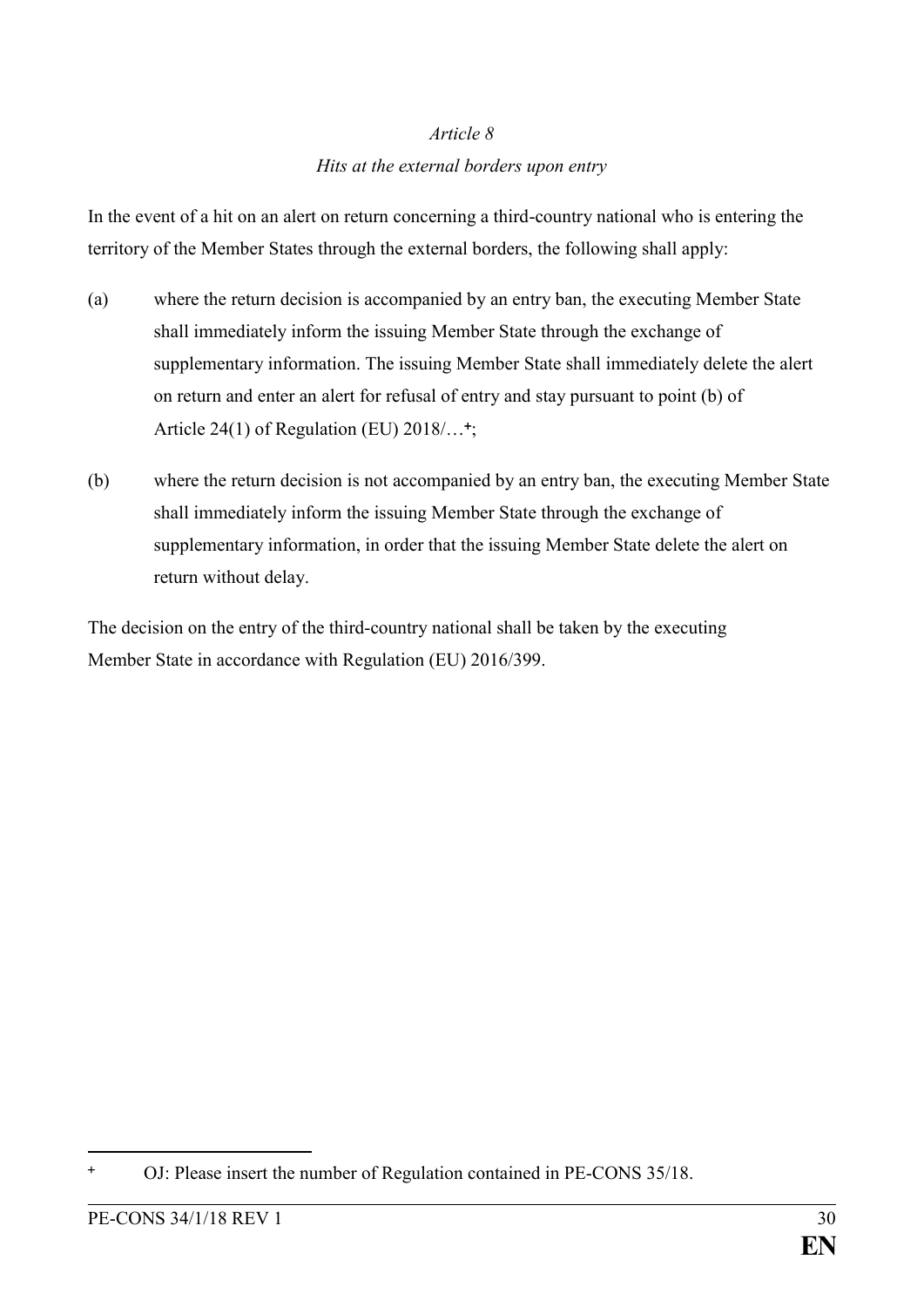#### *Prior consultation before granting or extending a residence permit or long-stay visa*

- 1. Where a Member State considers granting or extending a residence permit or long-stay visa to a third-country national who is the subject of an alert on return entered by another Member State that is accompanied by an entry ban, the Member States involved shall consult each other through the exchange of supplementary information, in accordance with the following rules:
	- (a) the granting Member State shall consult the issuing Member State prior to granting or extending the residence permit or long-stay visa;
	- (b) the issuing Member State shall reply to the consultation request within 10 calendar days;
	- (c) the absence of a reply by the deadline referred to in point (b) shall mean that the issuing Member State does not object to the granting or extending of the residence permit or long-stay visa;
	- (d) when making the relevant decision, the granting Member State shall take into account the reasons for the decision of the issuing Member State and shall consider, in accordance with national law, any threat to public policy or to public security which the presence of the third-country national in question on the territory of the Member States may pose;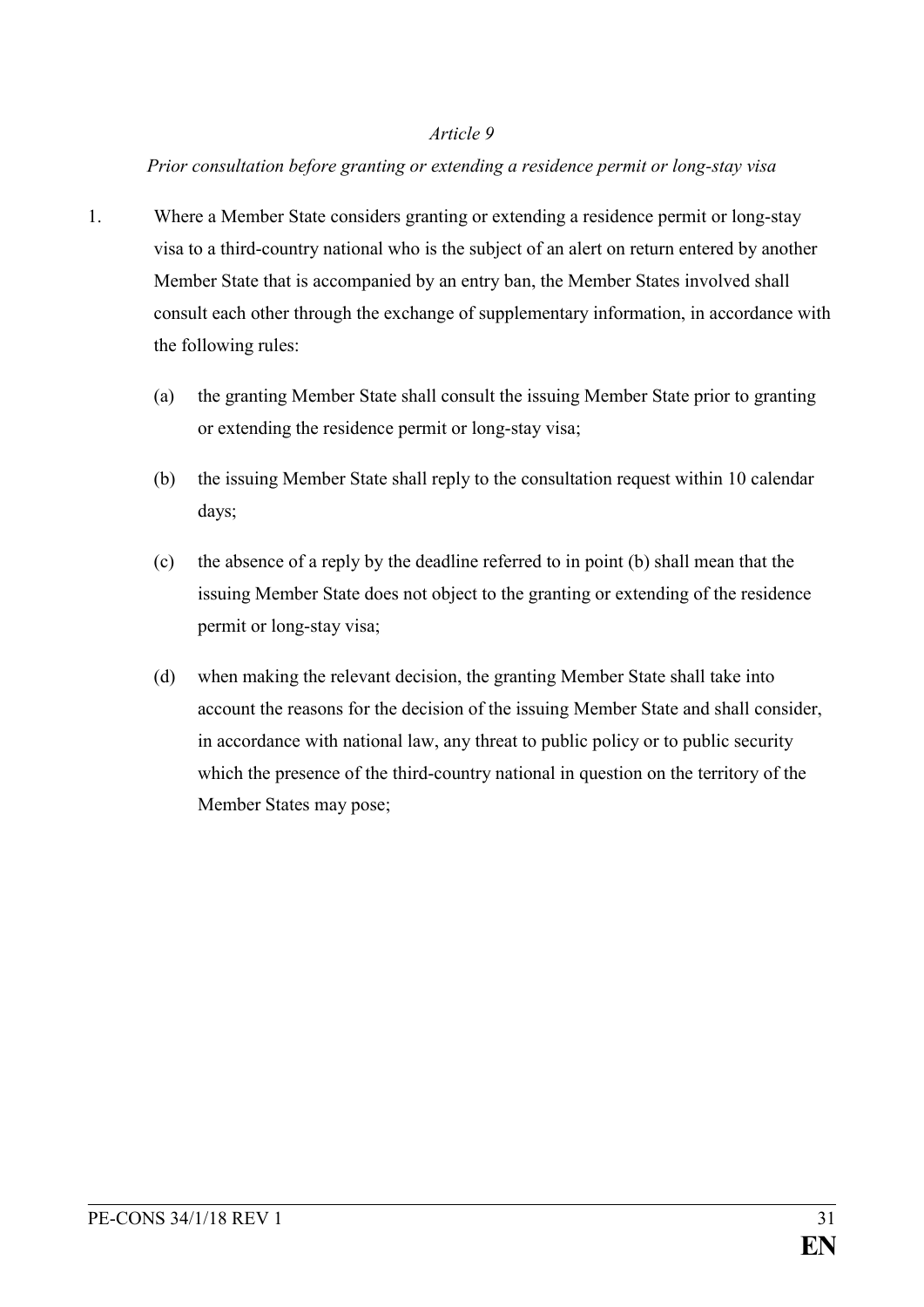- (e) the granting Member State shall notify the issuing Member State of its decision; and
- (f) where the granting Member State notifies the issuing Member State that it intends to grant or extend the residence permit or long-stay visa or that it has decided to do so, the issuing Member State shall delete the alert on return.

The final decision on whether to grant a residence permit or long-stay visa to a third-country national rests with the granting Member State.

2. Where a Member State considers granting or extending a residence permit or long-stay visa to a third-country national who is the subject of an alert on return entered by another Member State which is not accompanied by an entry ban, the granting Member State shall inform without delay the issuing Member State that it intends to grant or has granted a residence permit or a long-stay visa. The issuing Member State shall delete the alert on return without delay.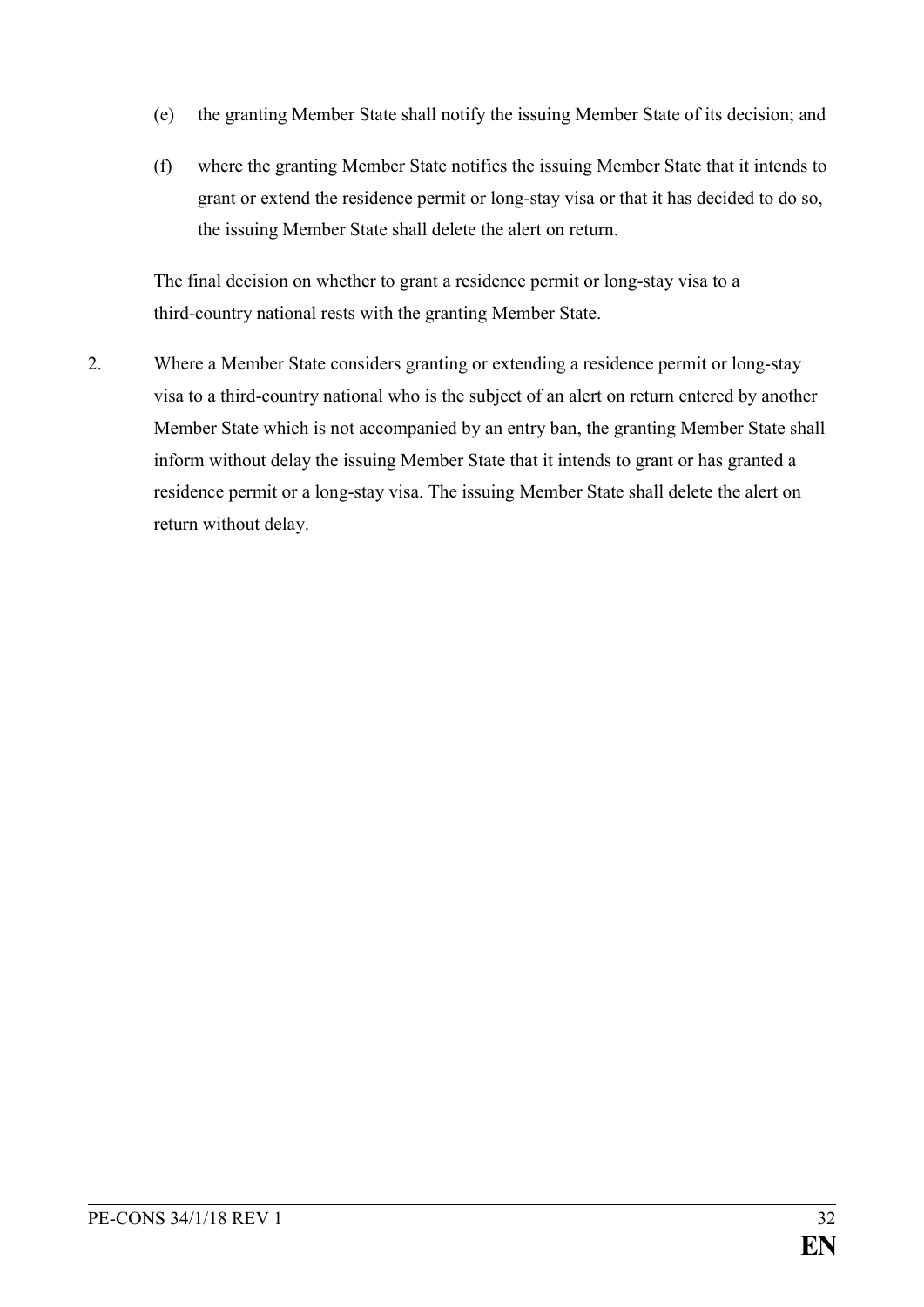#### *Prior consultation before entering an alert on return*

Where a Member State has issued a return decision in accordance with Article 6(2) of Directive 2008/115/EC and considers entering an alert on return concerning a third-country national who is the holder of a valid residence permit or long-stay visa granted by another Member State, the Member States involved shall consult each other, through the exchange of supplementary information, in accordance with the following rules:

- (a) the Member State that has taken the return decision shall inform the granting Member State of the decision;
- (b) the information exchanged under point (a) shall include sufficient detail on the reasons for the return decision;
- (c) on the basis of the information provided by the Member State that has taken the return decision, the granting Member State shall consider whether there are reasons for withdrawing the residence permit or long-stay visa;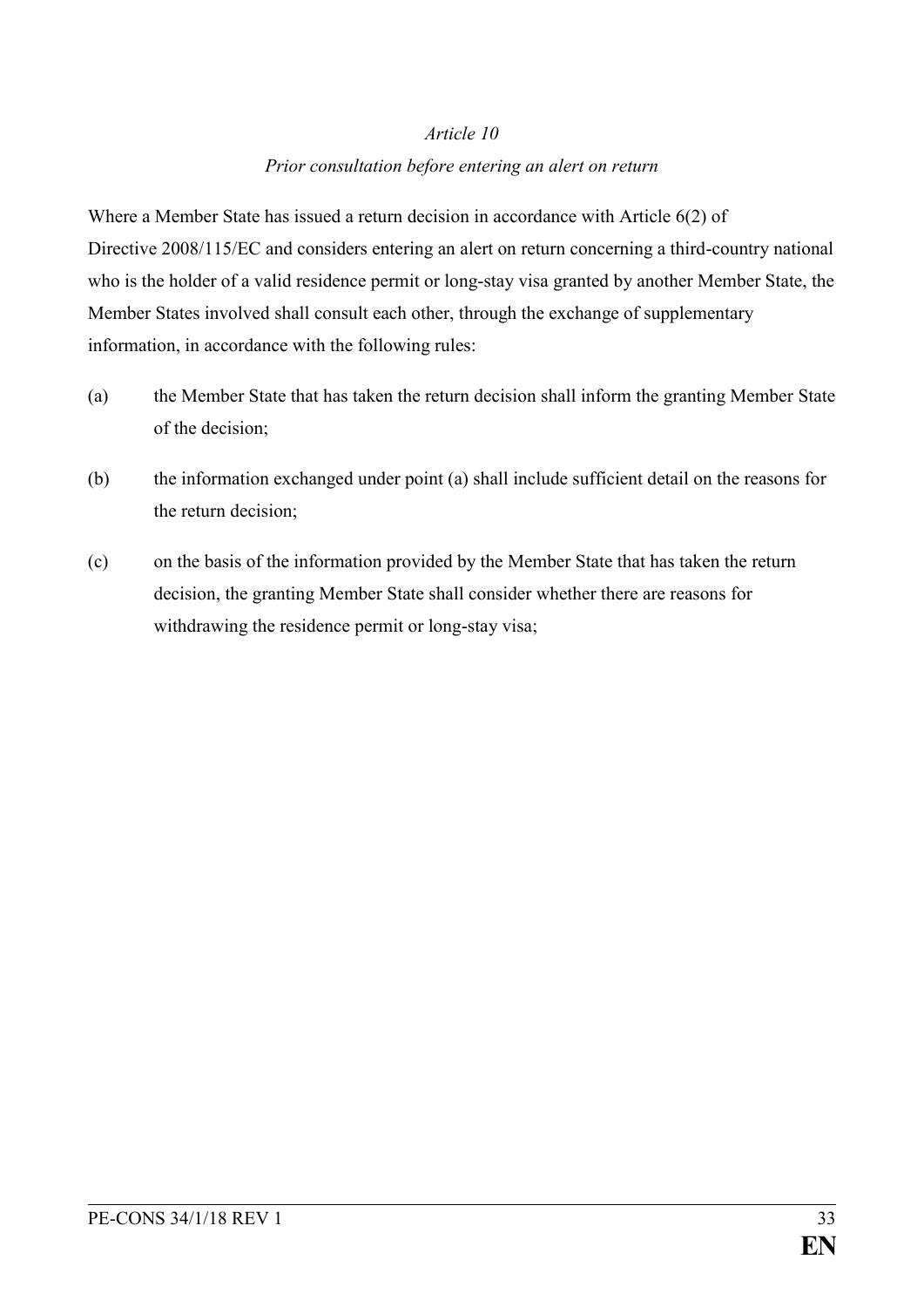- (d) when making the relevant decision, the granting Member State shall take into account the reasons for the decision of the Member State that has taken the return decision and shall consider, in accordance with national law, any threat to public policy or to public security which the presence of the third-country national in question on the territory of the Member States may pose;
- (e) within 14 calendar days of receipt of the request for consultation the granting Member State shall notify the Member State that has taken the return decision of its decision or, where it has been impossible for the granting Member State to take a decision within that period, shall make a reasoned request to extend exceptionally the time period for its response for a maximum of a further 12 calendar days;
- (f) where the granting Member State notifies the Member State that has taken the return decision that it is maintaining the residence permit or long-stay visa, the Member State that has taken the return decision shall not enter the alert on return.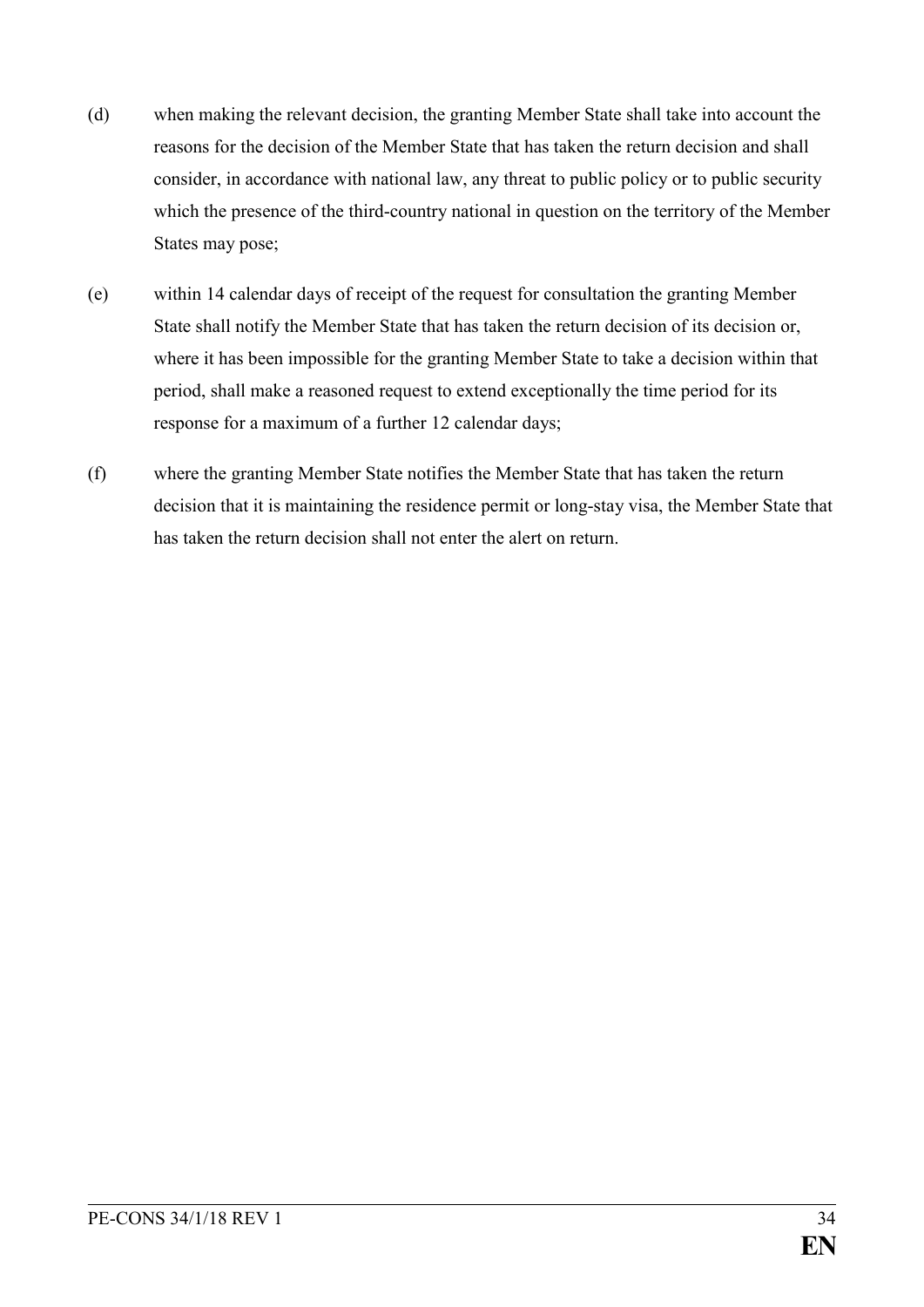#### *A posteriori consultation after entering an alert on return*

Where it emerges that a Member State has entered an alert on return concerning a third-country national who is the holder of a valid residence permit or long-stay visa granted by another Member State, the issuing Member State may decide to withdraw the return decision. In the case of such withdrawal, it shall immediately delete the alert on return. However, where the issuing Member State decides to maintain the return decision issued in accordance with Article 6(2) of Directive 2008/115/EC, the Member States involved shall consult each other, through the exchange of supplementary information, in accordance with the following rules:

- (a) the issuing Member State shall inform the granting Member State of the return decision;
- (b) the information exchanged under point (a) shall include sufficient detail on the reasons for the alert on return;
- (c) on the basis of the information provided by the issuing Member State, the granting Member State shall consider whether there are reasons for withdrawing the residence permit or long-stay visa;
- (d) when making its decision, the granting Member State shall take into account the reasons for the decision of the issuing Member State and shall consider, in accordance with national law, any threat to public policy or to public security which the presence of the third-country national in question on the territory of the Member States may pose;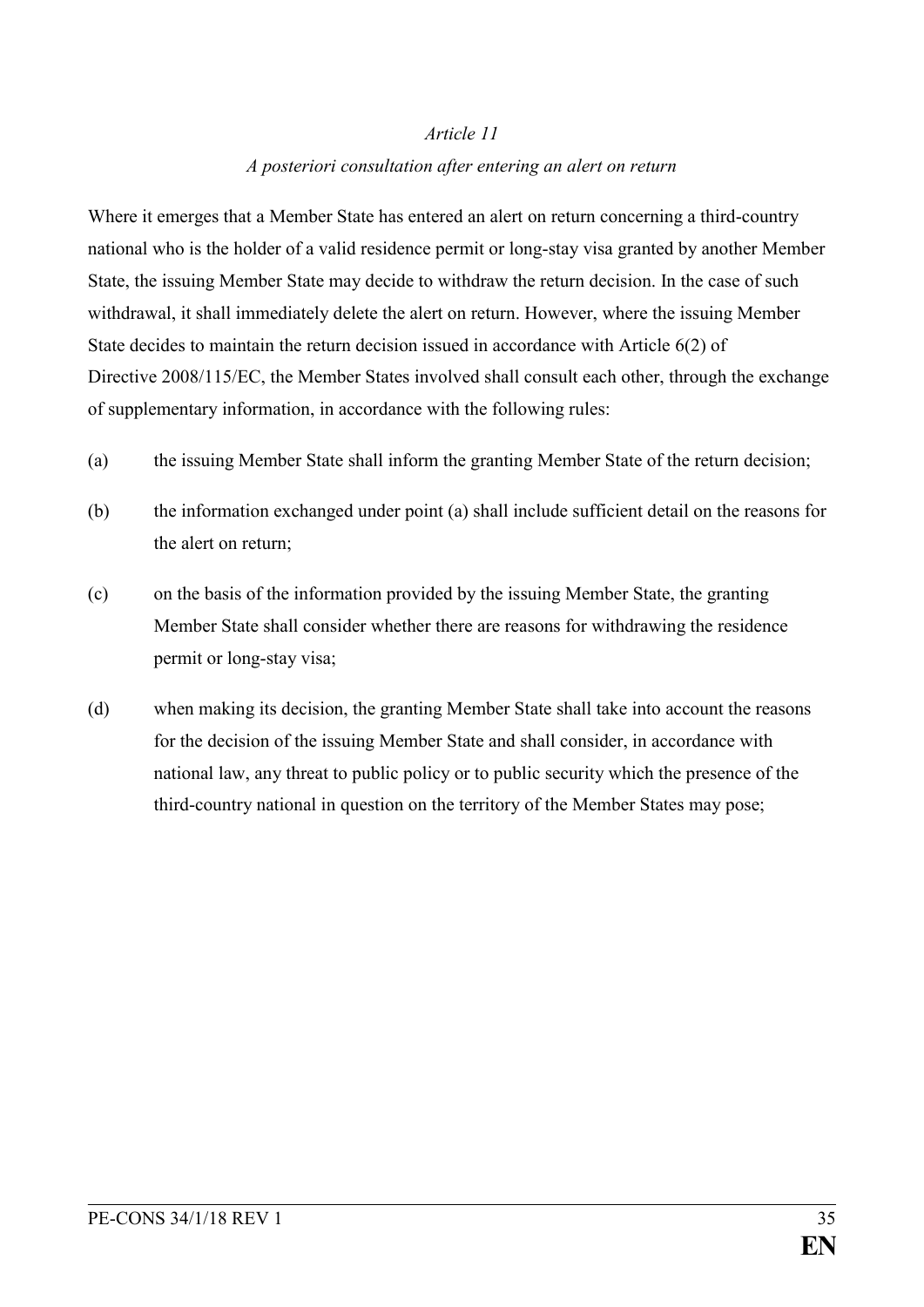- (e) within 14 calendar days of receipt of the request for consultation the granting Member State shall notify the issuing Member State of its decision or, where it has been impossible for the granting Member State to take a decision within that period, shall make a reasoned request to extend exceptionally the time period for its response for a maximum of a further 12 calendar days;
- (f) where the granting Member State notifies the issuing Member State that it is maintaining the residence permit or long-stay visa, the issuing Member State shall immediately delete the alert on return.

# *Consultation in the case of a hit concerning a third-country national holding a valid residence permit or long-stay visa*

Where a Member State encounters a hit on an alert on return entered by a Member State concerning a third-country national who is the holder of a valid residence permit or long-stay visa granted by another Member State, the Member States involved shall consult each other through the exchange of supplementary information, in accordance with the following rules:

- (a) the executing Member State shall inform the issuing Member State of the situation;
- (b) the issuing Member State shall initiate the procedure laid down in Article 11;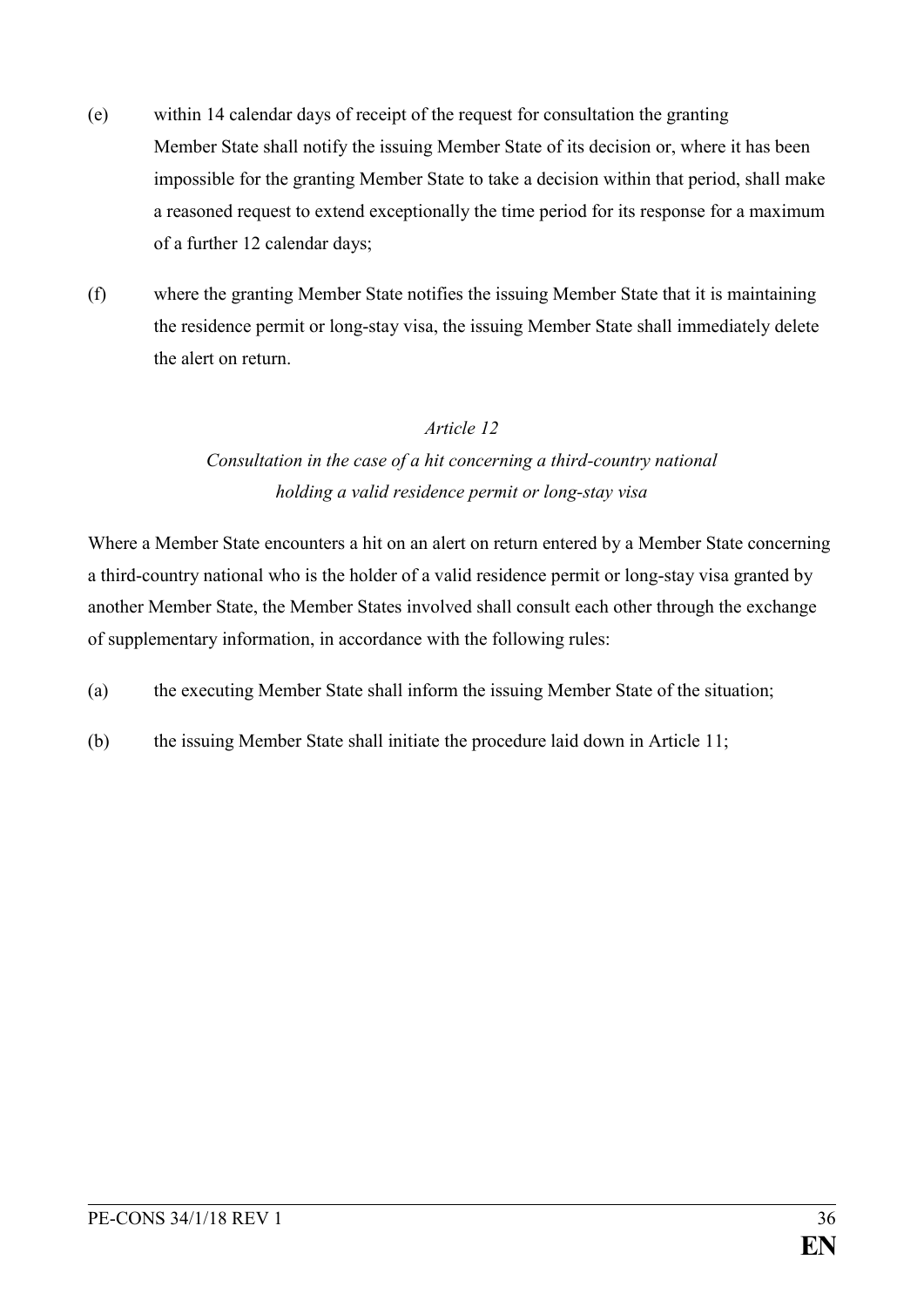(c) the issuing Member State shall notify the executing Member State of the outcome following the consultation.

#### *Article 13*

#### *Statistics on exchange of information*

Member States shall provide statistics to eu-LISA on an annual basis on the exchanges of information carried out in accordance with Articles 8 to 12 and on the instances in which the deadlines provided for in those Articles were not met.

# *Article 14*

## *Deletion of alerts*

1. In addition to Articles 6 and 8 to 12, alerts on return shall be deleted when the decision on the basis of which the alert was entered has been withdrawn or annulled by the competent authority. Alerts on return shall also be deleted when the third-country national concerned can demonstrate that he or she has left the territory of the Member States in compliance with the respective return decision.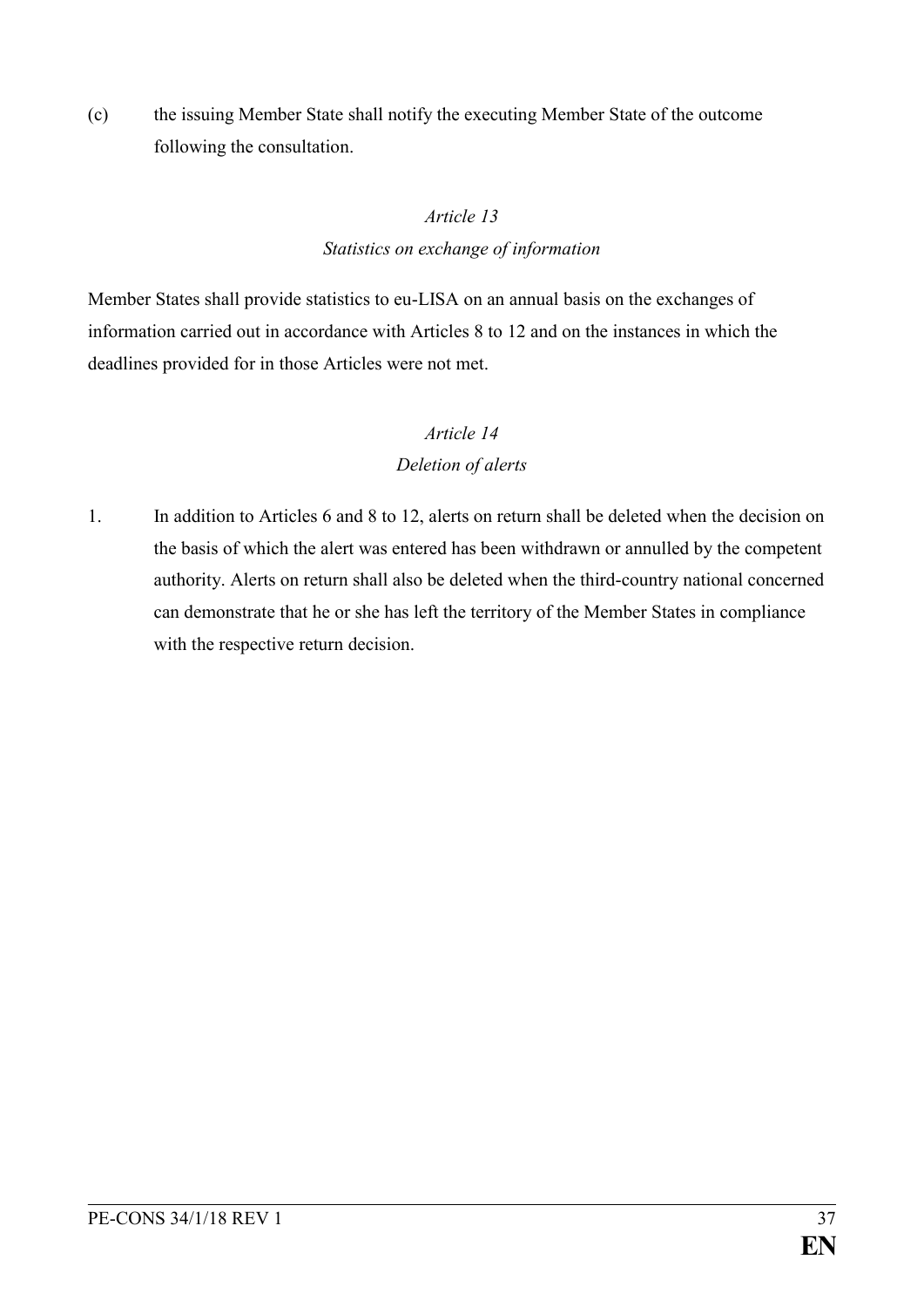2. Alerts on return concerning a person who has acquired citizenship of a Member State or of any State whose nationals are beneficiaries of the right of free movement under Union law shall be deleted as soon as the issuing Member State becomes aware, or is so informed pursuant to Article 44 of Regulation (EU) 2018/… that the person in question has acquired such citizenship.

#### *Article 15*

### *Transfer of personal data to third countries for the purpose of return*

- 1. By way of derogation from Article 50 of Regulation (EU) 2018/...<sup>+</sup>, the data referred to in points (a), (b), (c), (d), (e), (f), (g), (h), (q), (r), (s), (t), (u), (v) and (w) of Article 4(1) of this Regulation and the related supplementary information may be transferred or made available to a third country with the agreement of the issuing Member State.
- 2. The transfer of the data to a third country shall be carried out in accordance with the relevant provisions of Union law, in particular provisions on protection of personal data, including Chapter V of Regulation (EU) 2016/679, with readmission agreements where applicable, and with the national law of the Member State transferring the data.

OJ: Please insert the number of Regulation contained in PE-CONS 35/18.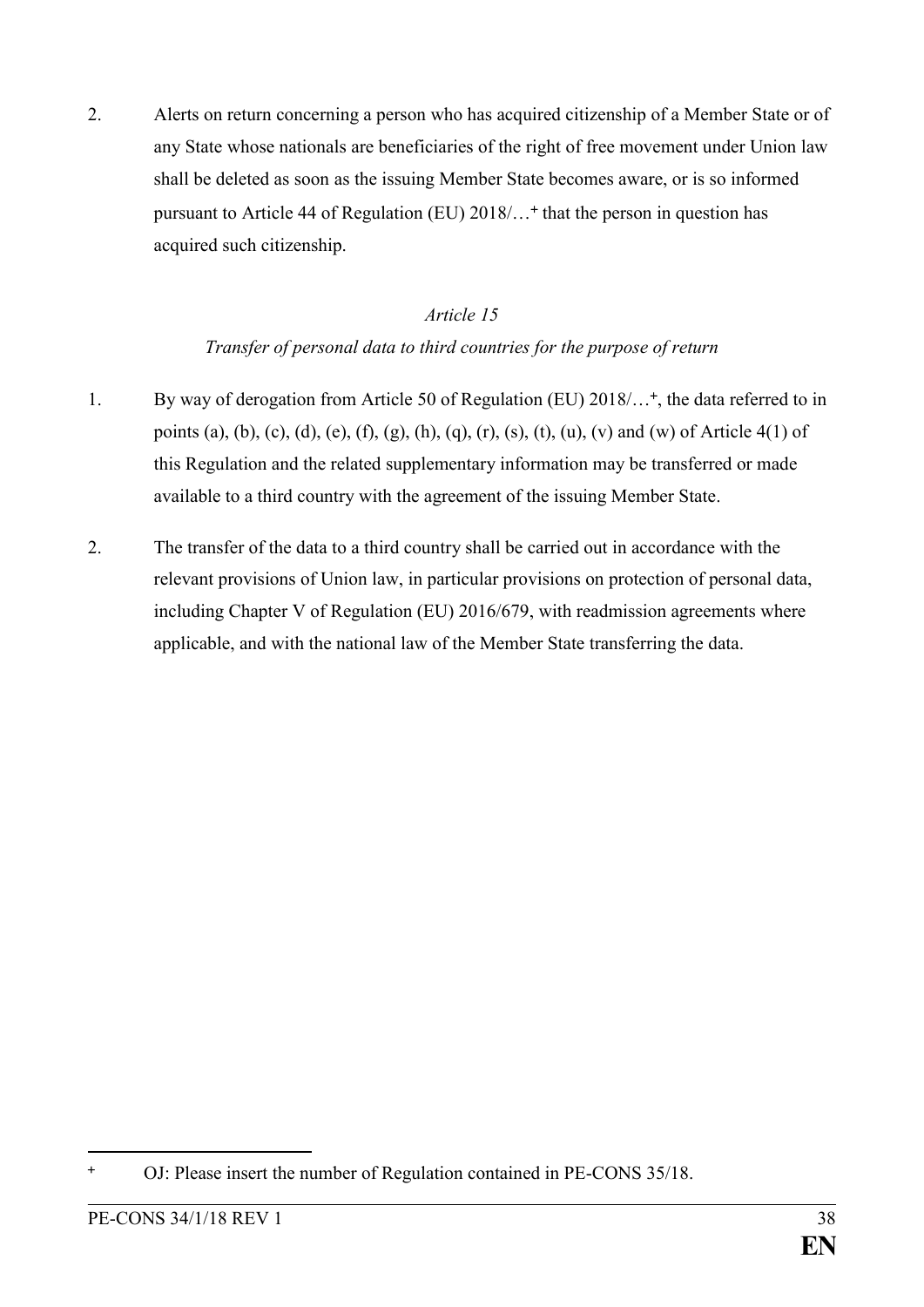- 3. The transfers of data to a third country shall take place only when the following conditions are met:
	- (a) the data is transferred or made available solely for the purpose of identification of, and issuance of an identification or travel document to, an illegally staying third-country national in view of his or her return;
	- (b) the third-country national concerned has been informed that his or her personal data and supplementary information may be shared with the authorities of a third country.
- 4. Transfers of personal data to third countries pursuant to this Article shall not prejudice the rights of applicants for and beneficiaries of international protection, in particular as regards non-refoulement, and the prohibition on disclosing or obtaining information set out in Article 30 of Directive 2013/32/EU of the European Parliament and of the Council**<sup>1</sup>** .
- 5. Data processed in SIS and the related supplementary information exchanged pursuant to this Regulation shall not be made available to a third country where the enforcement of the return decision was suspended or postponed, including as a result of the lodging of an appeal, on grounds that such return would violate the principle of non-refoulement.

<sup>&</sup>lt;u>.</u> **<sup>1</sup>** Directive 2013/32/EU of the European Parliament and of the Council of 26 June 2013 on common procedures for granting and withdrawing international protection (OJ L 180, 29.6.2013, p. 60).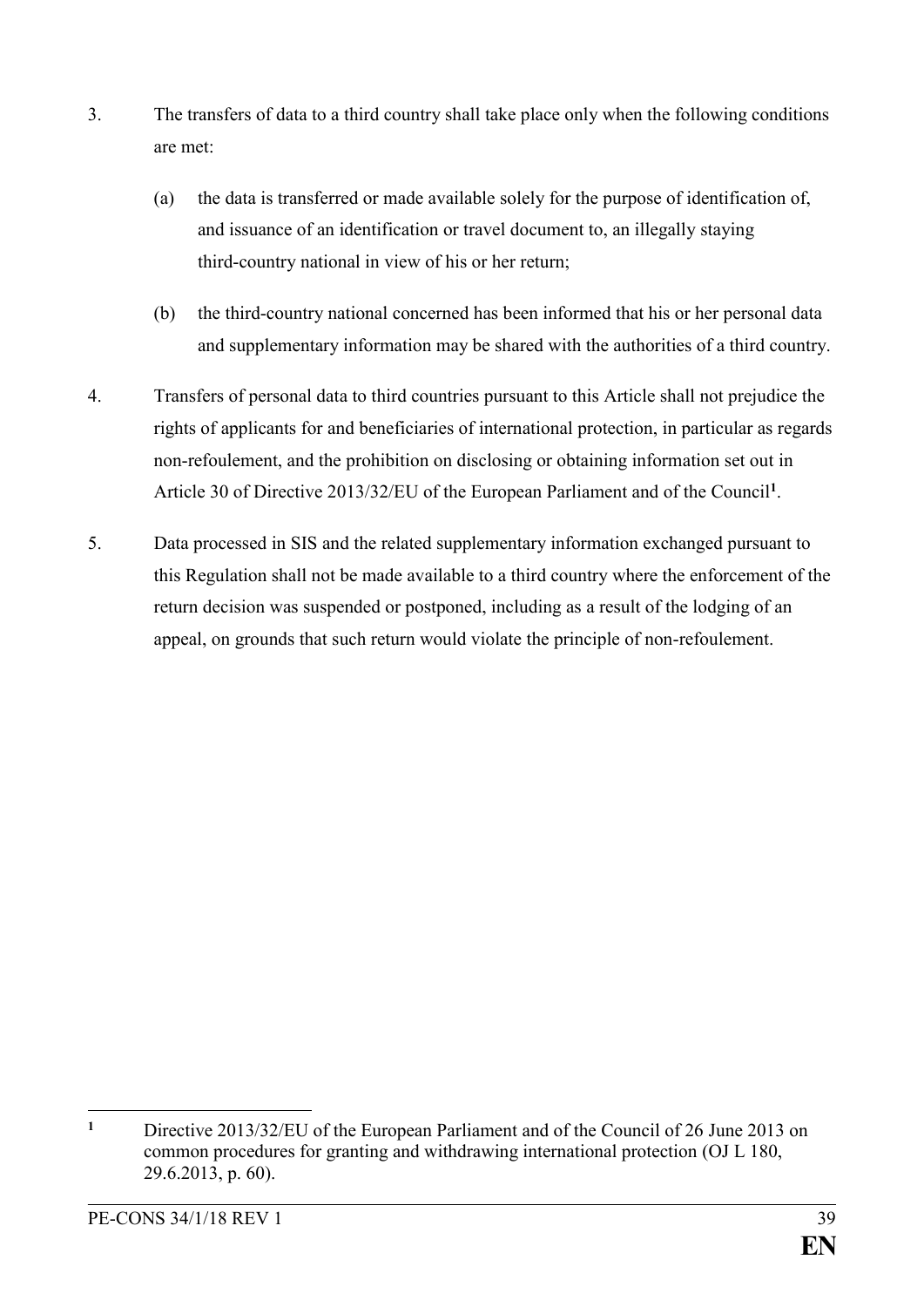6. Application of Regulation (EU) 2016/679, including with regard to the transfer of personal data to third countries pursuant to this Article, and in particular the use, proportionality and necessity of transfers based on point (d) of Article 49(1) of that Regulation, shall be subject to monitoring by the independent supervisory authorities referred to in Article 51(1) of that Regulation.

#### *Article 16 Statistics*

eu-LISA shall produce daily, monthly and annual statistics, both for each Member State and in aggregate, on the number of alerts on return entered into SIS. The statistics shall include the data referred to in point (y) of Article 4(1), the number of notifications referred to in Article 7(1) and the number of alerts on return that have been deleted. eu-LISA shall produce statistics on the data provided by the Member States in accordance with Article 6(3) and Article 13. The statistics shall not contain any personal data.

Those statistics shall be included in the annual statistical report provided for in Article 60(3) of Regulation (EU) 2018/...<sup>+</sup>.

<sup>&</sup>lt;u>.</u> OJ: Please insert the number of Regulation contained in PE-CONS 35/18.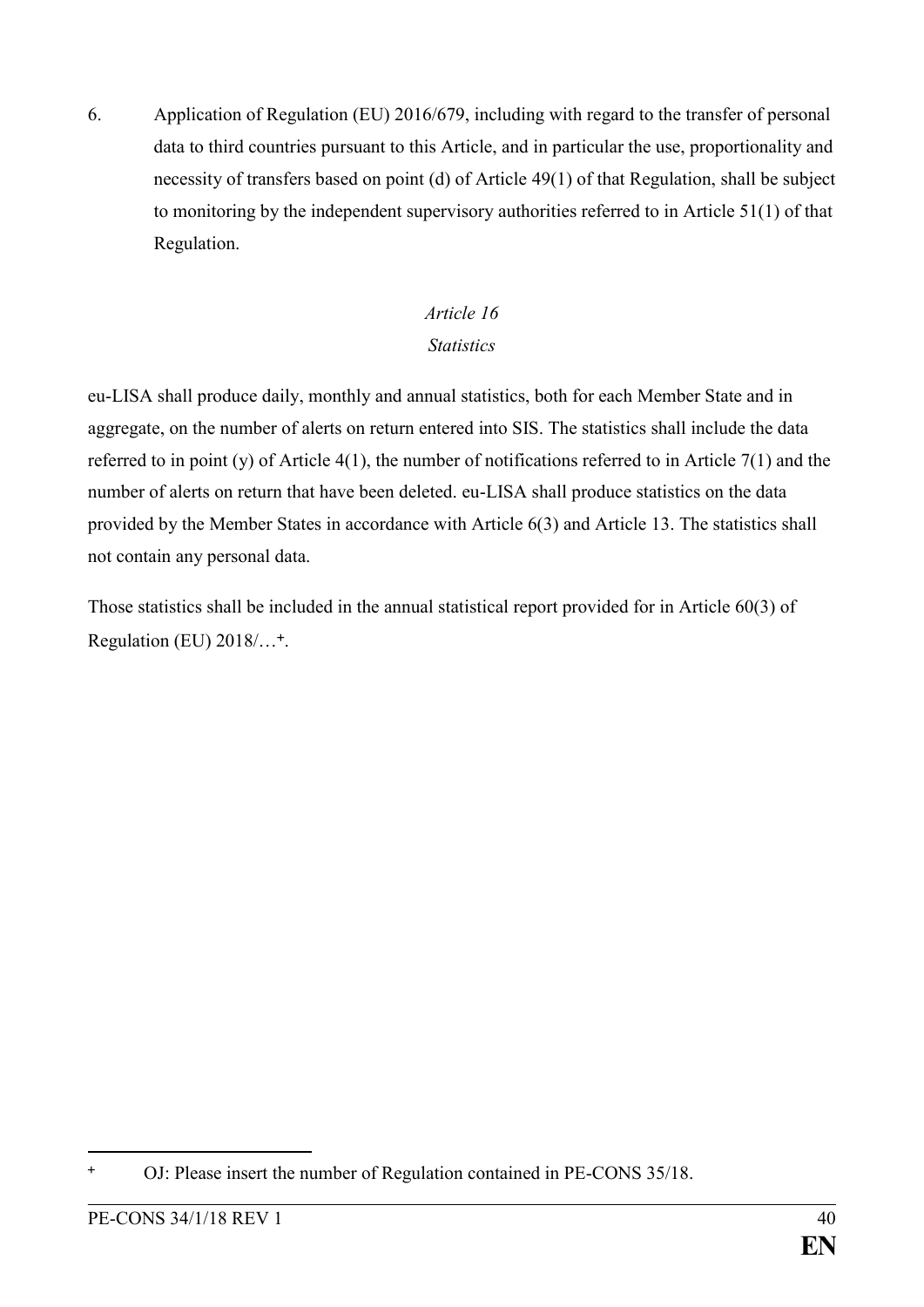#### *Competent authorities having a right to access data in SIS*

- 1. Access to data in SIS and the right to search such data shall be reserved to the national competent authorities referred to in Article 34(1), (2) and (3) of Regulation (EU) 2018/...<sup>+</sup>.
- 2. Europol shall within its mandate have the right to access and search data in SIS in accordance with Article 35 of Regulation (EU) 2018/...<sup>+</sup> for the purpose of supporting and strengthening action by the competent authorities of the Member States and their mutual cooperation in preventing and combating migrant smuggling and facilitation of irregular migration.
- 3. Members of the teams referred to in points (8) and (9) of Article 2 of Regulation (EU) 2016/1624 shall within their mandate have the right to access and search data in SIS in accordance with Article 36 of Regulation (EU) 2018/...<sup>+</sup> for the purpose of carrying out border checks, border surveillance and return operations through the technical interface set up and maintained by the European Border and Coast Guard Agency.

OJ: Please insert the number of Regulation contained in PE-CONS 35/18.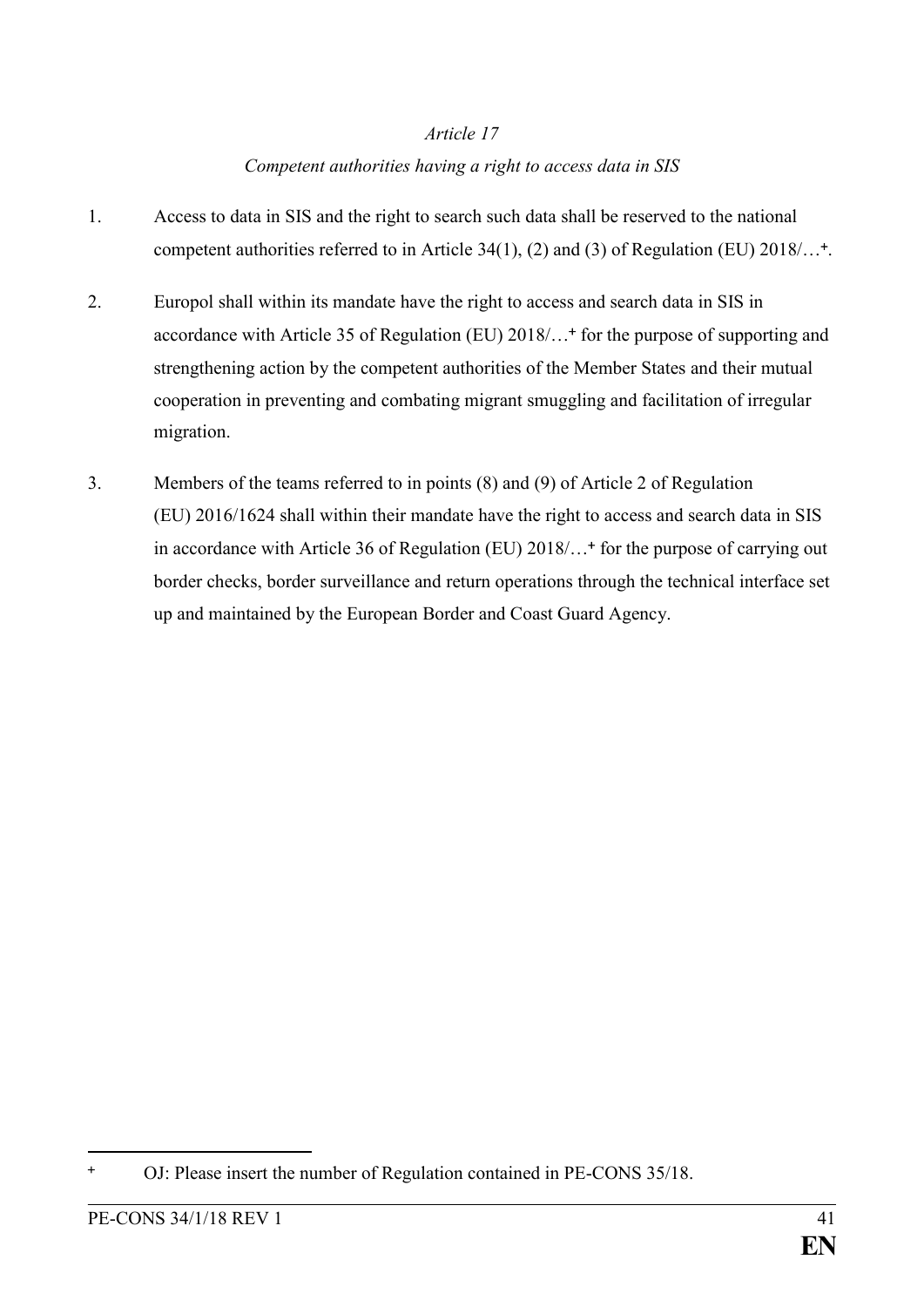#### *Article 18 Evaluation*

The Commission shall evaluate the application of this Regulation within two years of the date of the start of its application. This evaluation shall include an assessment of the possible synergies between this Regulation and Regulation (EU) 2017/2226 of the European Parliament and of the Council**<sup>1</sup>** .

#### *Article 19*

#### *Applicability of the provisions of Regulation (EU) 2018/…*

Insofar as not established in this Regulation, the entry, processing and updating of alerts, the provisions on responsibilities of the Member States and eu-LISA, the conditions concerning access and the review period for alerts, data processing, data protection, liability and monitoring and statistics, as laid down in Articles 6 to 19, Article 20(3) and (4), Articles 21, 23, 32, 33, 34(5) and 38 to 60 of Regulation (EU) 2018/… , shall apply to data entered and processed in SIS in accordance with this Regulation.

<sup>1</sup> **<sup>1</sup>** Regulation (EU) 2017/2226 of the European Parliament and of the Council of 30 November 2017 establishing an Entry/Exit System (EES) to register entry and exit data and refusal of entry data of third-country nationals crossing the external borders of the Member States and determining the conditions for access to the EES for law enforcement purposes, and amending the Convention implementing the Schengen Agreement and Regulations (EC) No 767/2008 and (EU) No 1077/2011 (OJ L 327, 9.12.2017, p. 20).

OJ: Please insert the number of Regulation contained in PE-CONS 35/18.